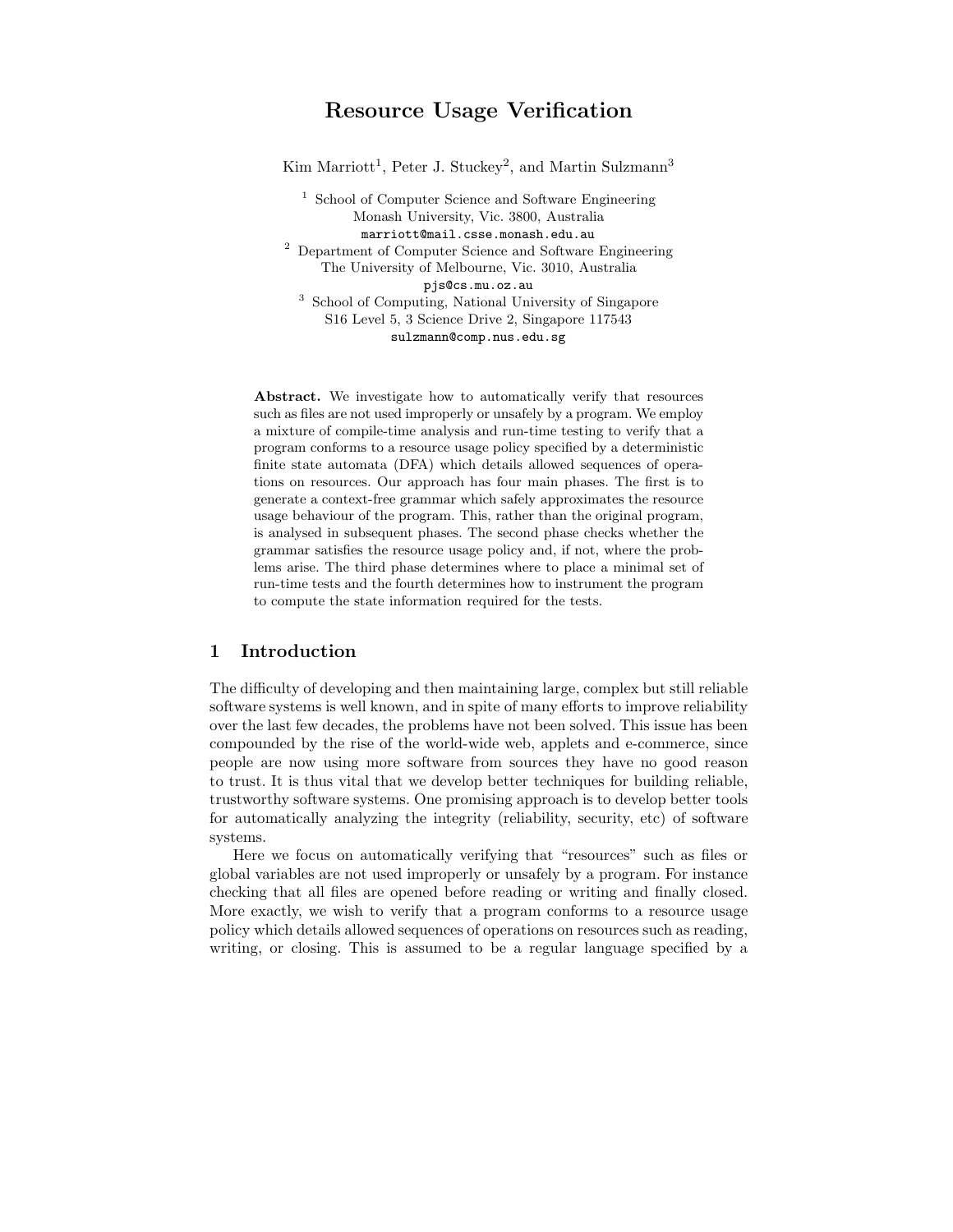

Fig. 1. (a) A program fragment and (b) a DFA for a simple file resource policy.

deterministic finite state automata (DFA). We verify that a program does not violate such a policy by employing a mixture of compile-time analysis and runtime testing.

Consider the program fragment shown in Figure 1(a). Our running example will be to verify that this program satisfies the resource policy specified by the DFA given in Figure 1(b). Note that in order to simplify the figure the DFA is incomplete: there is an implicit error state e which is reached whenever the DFA sees an invalid token.

Our conceptual starting point is the instrumented program which threads a (mutable) variable s through the program to track the current state of the DFA during execution and has run-time checks on s to ensure that the resource policy is not violated:

*Example 1.* The instrumented version of the program of Figure  $1(a)$  is

$$
\begin{array}{ll}\text{main}(n) = s := 1; \text{ } test_{open}(s); \text{ open}(f); \text{ } track_{open}(s); \\ \text{a}(f,n); \text{ } test_{close}(s); \text{ } close(f); \text{ } track_{close}(s); \text{ } test_{final}(s) \\ \text{a}(f,n) & = \text{ } test_{write}(s); \text{ write}(f); \text{ } track_{write}(s); \\ \text{if (n mod2 == 0) then } (\text{ } test_{read}(s); \text{ } read(f); \text{ } track_{read}(s)) \\ \text{if (n > 0) then a(f,n-1);} \end{array}
$$

where  $test_{usage}$  checks that the current state allows that usage of the resource or else aborts, e.g.  $test_{read}(s)$  checks that s is either 2 or 3 while  $test_{final}$  checks that the current state is a final state, and  $track_{usage}$ , updates the state given that this usage has just been performed, i.e.  $track_{read}$  maps states 2 and 3 to 2.

However, naively instrumenting programs in this way may introduce substantial run-time overhead. Ideally we wish to verify conformance at compile-time, but if this is not possible, then we wish to insert a minimal number of run-time tests into the program and to reduce the overhead of state tracking.

Our approach has four main phases, all of which rely on sophisticated compiletime analysis. The first phase is to generate a context-free grammar whose terminals symbols correspond to resource usages and which safely approximates the resource usage behaviour of the program. For brevity we omit this step. The basic idea is to employ a type and effect system [1] to abstract the resource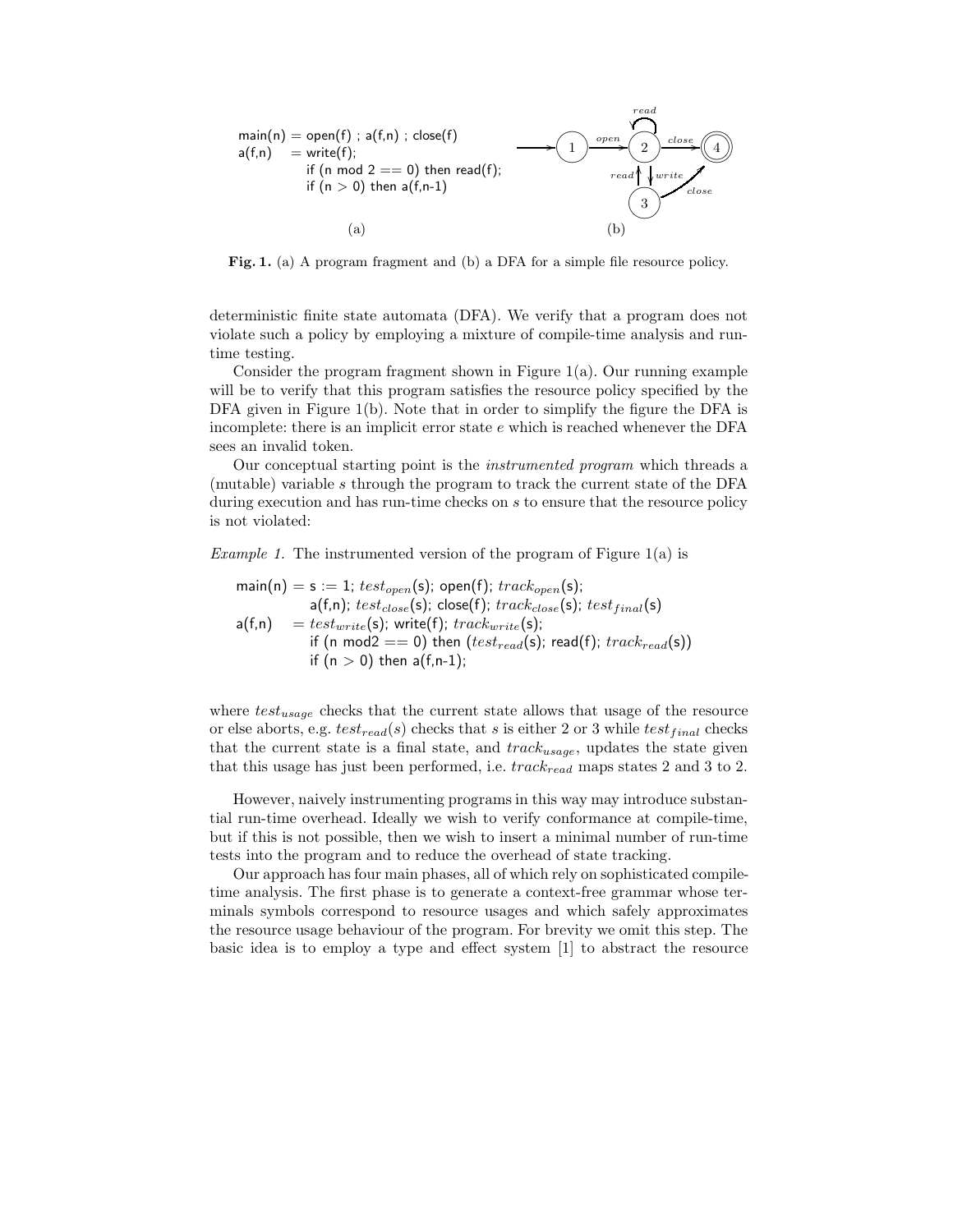$$
M \rightarrow open \ A \ close
$$
  
\n
$$
A \rightarrow write \ B \ C
$$
  
\n
$$
B \rightarrow \epsilon
$$
  
\n
$$
C \rightarrow A
$$
  
\n(a)  
\n
$$
main(n) = open(f); a(f,n); close(f)
$$
  
\n
$$
a(f,n) = open(f); a(f,n); close(f)
$$
  
\n
$$
a(f,n) = open(f); a(f,n); close(f)
$$
  
\n
$$
a(f,n) = write(f); a(f,n); close(f)
$$
  
\n
$$
a(f,n) = write(f); a(f,n) = 2)
$$
  
\n
$$
i \text{ if } (n \text{ odd}) = 0 \text{ then } (read(f); s := 2)
$$
  
\n
$$
c \rightarrow A
$$
  
\n
$$
i \text{ if } (n > 0) \text{ then } (test_{\{2\}}(s); a(f,n-1))
$$
  
\n
$$
i \text{ if } (n > 0) \text{ then } (test_{\{2\}}(s); a(f,n-1))
$$

Fig. 2. Corresponding grammar and modified code for the program of Figure 1(a)

usage behaviour of a simply-typed ML-like language. Details can be found in an accompanying technical report [2]. For the purposes of this paper, we restrict ourselves to a first-order language.

*Example 2.* The grammar corresponding to the program in Figure  $1(a)$  is shown in Figure  $2(a)$ . Note how each if-then construct is converted to non-deterministic grammar rules, one for each case.

This grammar, rather than the original program, is analysed in subsequent phases. Importantly, the analyses employed in the subsequent three phases are exact, i.e. they give the perfect result. Thus it is only in this first phase that true approximation takes place.

Every sequence of resource operations that can occur when executing the original program is required to be a sentence in the language,  $L(G)$ , of the approximating grammar G. Thus the program satisfies the resource policy specified by the DFA, M, if  $L(G) \subseteq L(M)$  where  $L(M)$  is the language of M. The second phase of our approach (detailed in Section 2) is to check whether this is true or not, and if not, to determine at which points in the grammar strings not in  $L(M)$  may be generated. For our running example our analysis shows that the program does not necessarily respect the resource usage policy, since the error state can be reached. If instead the line if (n mod  $2 == 0$ ) then read(f); was simply read(f) then our analysis would show that the program will never violate the protocol.

The next two phases are used if the grammar cannot be proven to satisfy the resource policy. In the third phase (described in Section 3) we determine where to place the run-time tests. The final phase (described in Section 4) determines how to add state computation to the code. The resulting program is guaranteed to respect the resource usage policy or abort before it actually violates the policy. It also performs substantially fewer tests and less state computation than the first naive instrumented version of the program. For instance, the code for the program of Figure 1(a) generated by our approach is shown in Figure 2(b). Note that  $test_{\{2\}}(s)$  checks that state s is in the set  $\{2\}$ , i.e. it is 2, aborting execution if it is not.

Our main technical contributions are:

– A generic four phase methodology based on approximating the resource usage behaviour of a program by a grammar  $G$  for verifying that a program meets a resource usage policy.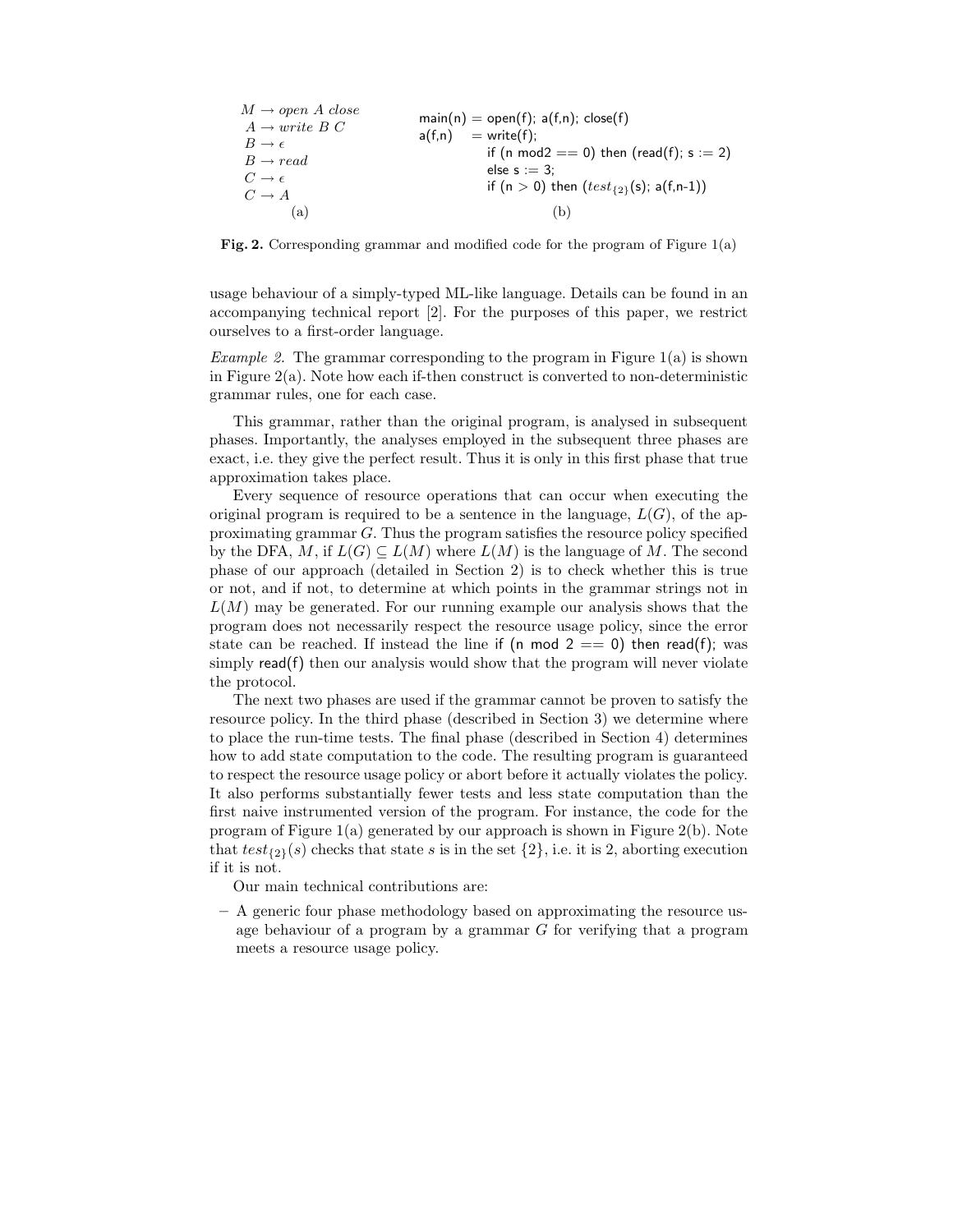- $-$  A polynomial time analysis and algorithm to annotate G, and hence P, with a minimal set of run-time tests to ensure that it satisfies the resource usage policy specified by M.
- A polynomial time analysis and algorithm to annotate  $G$ , and hence  $P$ , with minimal instrumentation needed to track state needed for run-time tests to ensure that it satisfies the resource usage policy specified by M.

# 2 Checking a Resource Usage Policy

We assume some fixed set of resource usage primitives such as open, read, write and close which are applied to a particular resource  $r$ . A resource is specified by its type and abstract location. For simplicity we ignore the aliasing problem between resources. That is, resources are assumed to be explicitely annotated with must-alias information. The resource usage behaviour of a program  $P$  is captured by its resource usage traces. These are sequences of the calls to the resource usage primitives that can be made in some execution of the program. We distinguish between complete traces which follow the behaviour until the program terminates and partial traces. For instance, for our example program from Figure 1 (a),

 $open(f), write(f), read(f), write(f), close(f)$ 

is a complete trace while  $open(f)$ ,  $write(f)$ ,  $read(f)$  is a partial trace.

The first step in our approach is to approximate the resource usage behaviour of a program P by a *context-free grammar G*. This consists of a set  $\Sigma$  of terminal symbols where each symbol corresponds to the application of a particular resource usage primitive to a particular resource (this is called a primitive resource effect), a set  $N_G$  of non-terminal symbols, a start symbol  $S_G \in N_G$  and a set of production rules  $R_G$ . We require:

(a) for each complete resource usage trace w for  $P, w \in L(G)$ , and

(b) for each partial resource usage trace w for P,  $ww' \in L(G)$ , for some w'.

For instance, the grammar in Figure 2 (a) approximates Figure 1 (a). The details of the approximation process can be found in [2]. For our simply-typed ML-like language the approximation grammar is linear in the size of the input program.

We assume that a *resource usage policy* is a regular language specified by an DFA, M. For example, the policy "we must open the resource before reading and writing an arbitrary number of times, with no two consecutive writes, before closing" is specified by the DFA in Figure 1. A resource usage policy can refer to more than one resource, thus one might have a policy stating that a program has no more than two files open. Of course more than one resource usage policy may apply to a program: For simplicity we check and instrument for each policy independently.

One complication is that a particular resource usage policy  $M$  does not necessarily refer to all of the primitive resources in G. Therefore, we need to project away all of the uses of "irrelevant" resources. For each terminal symbol  $X$  in G which corresponds to the use of an irrelevant resource, we introduce a new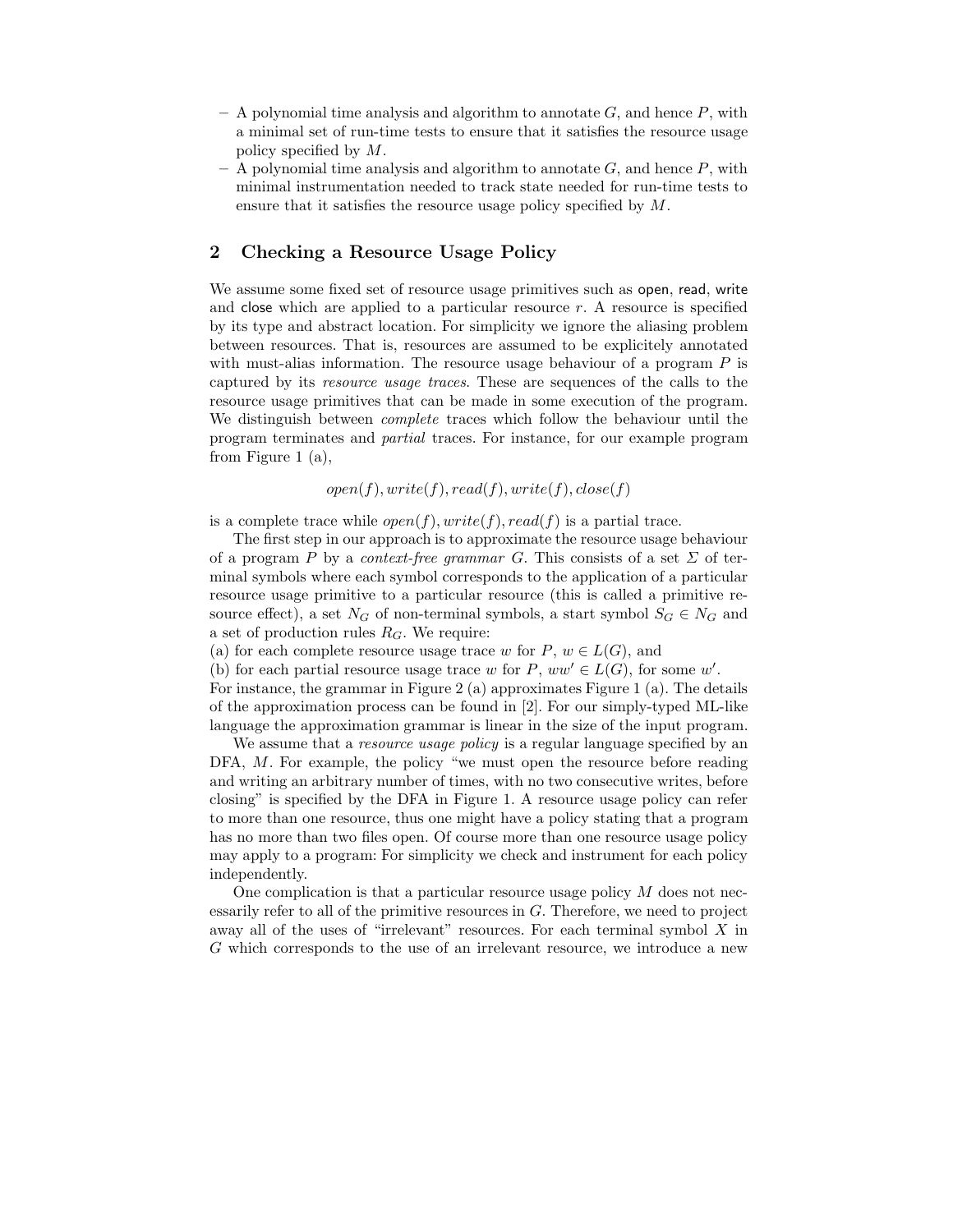production rule  $X \to \epsilon$  where X is now considered a non-terminal symbol. We usually leave the above transformation implicit.

We assume that  $M$ , the DFA detailing the resource usage policy, is a quadruple  $(\Sigma, Q, T, q_0)$  where  $\Sigma$  is the alphabet of symbols, i.e. the set of primitive resource usage effects, for the resources in the policy,  $Q$  is a set of states containing a single distinguished error state  $e, T : \Sigma \times Q \rightarrow Q$  is a deterministic complete transition function with  $T(x, e) = e$  for all  $x \in \Sigma$  and  $q_0 \in Q$  is the start state. We define  $T^*$  the extended transition function to be

$$
T^*(\epsilon, q) = q
$$
  

$$
T^*(x\alpha, q) = T^*(\alpha, T(x, q))
$$

For simplicity we assume that all states are final states except for e. This is allowable since acceptance by final state in machine  $M'$  can be simulated by building a new machine M for M' such that  $\alpha \in L(M')$  iff  $\alpha \$ i  $\in L(M)$ . M is constructed by adding an extra symbol  $\$$  into  $\Sigma$  and a new state f, and setting  $T(\$, q) = f$  when q is a final state, and otherwise e the error state. We add an action \$ to the end of the main routine of the code we are checking. (Note close plays a similar role to that of \$ in the running example).

The form of the DFA we use (acceptance by non-error) is important because it allows us to restrict attention to resource traces that are prefixes of correct resource behaviour. Any prefix of a correct resource behaviour avoids the error state.

It is straightforward to use our approximating grammar G to check whether the original program satisfies a resource policy specified by the DFA M. Since, any possible resource behaviour of the program will be described by  $G$ , we know that the program satisfies the resource policy specified by M if  $L(G) \subseteq L(M)$ .

The problem of determining whether a regular language  $L(M)$  contains a context-free language  $L(G)$  is well-known to be decidable (e.g. [3]). We simply construct a push down automata for the language  $L(G) \cap L(M)$  (the intersection of a context-free grammar and a finite automata) and check whether it is empty.

However this indirect approach is not well-suited to our purposes since it does not indicate which parts of the grammar violate the policy (which is important for providing feedback to the programmer and for introducing run-time tests). For these reasons we now give a more constructive process for determining whether a regular language contains a context-free language.

Our decision procedure is based on a simple abstract interpretation of the grammar  $G$  which details which states in the DFA  $M$  can be reached when generating sentences in the language of G.

The main step of the analysis is to compute for each symbol  $X$  in  $G$  and state  $q$  in M the set of states that can be reached from  $q$  when accepting all sentences that can be generated from X. I.e. we compute  $\{T^*(w,q) \mid X \Rightarrow^*_{G} w \text{ and } w \in \Sigma^*\}.$ This is the least fixpoint of the equations

$$
reach(X, q) = \{T(X, q)\}
$$
 if  $X \in \Sigma$   
 $reach(X, q) = \bigcup \{reach_{seq}(\gamma, q) | (X \to \gamma) \in G\}$  if  $X \in N_G$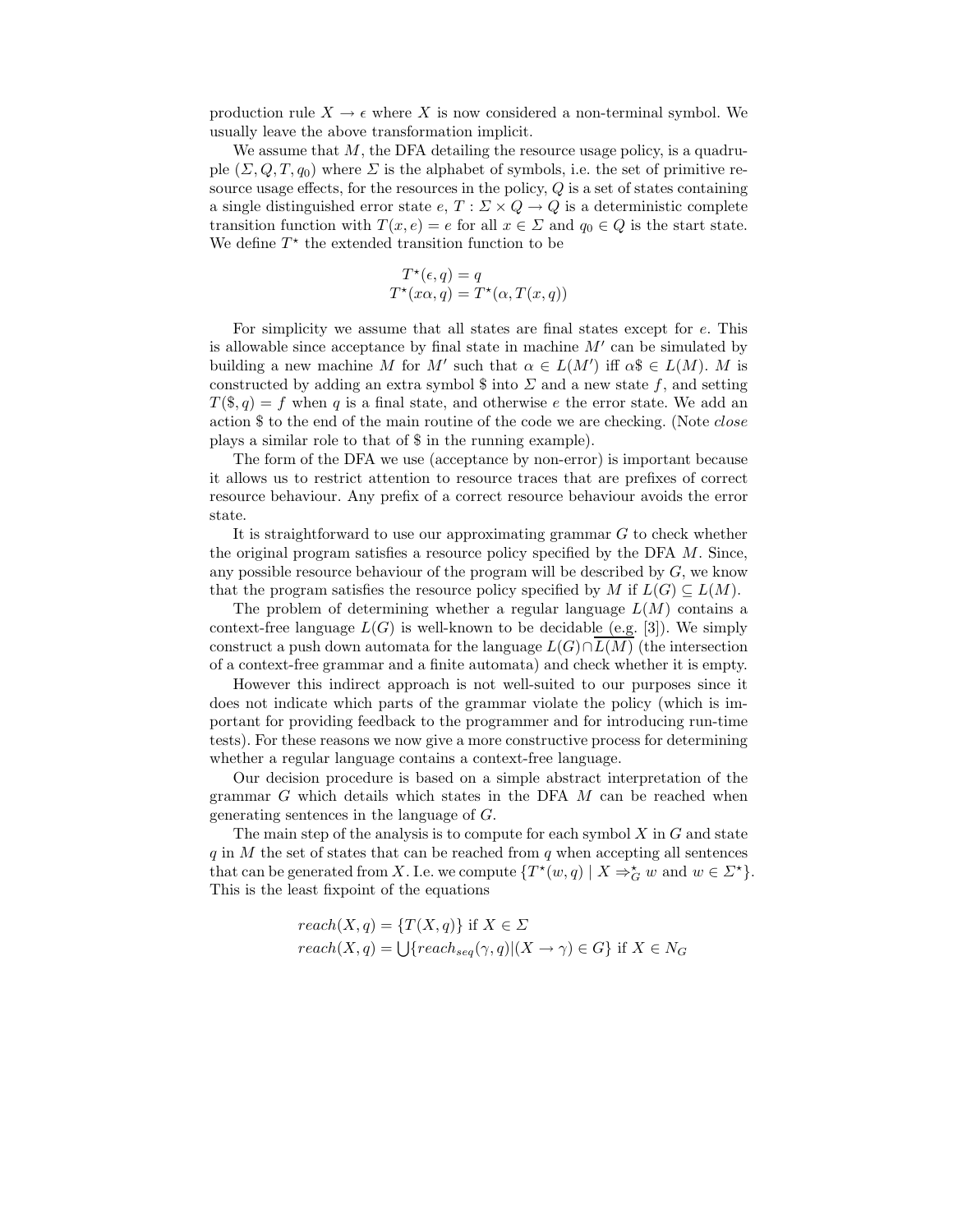$reach_{seq}(\epsilon, q) = \{q\}$  $reach_{seq}(X\gamma, q) = \bigcup \{reach_{seq}(\gamma, q') | q' \in reach(X, q)\}.$ 

It is straightforward to show by induction that

**Theorem 1.**  $reach(X, q) = \{T^*(w, q) \mid X \Rightarrow_G^* w \text{ and } w \in \Sigma^*\}$ 

Thus we have a decision procedure for the problem of interest

Corollary 1.  $L(G) \subseteq L(M)$  iff  $e \notin reach(S_G, q_0)$ .

Example 3. The interesting calculations of reachability for the grammar of Example 2 are:  $reach(M, 1) = \{4, e\}$ ,  $reach(B, 3) = \{2, 3\}$ ,  $reach(A, 2) = \{2, 3, e\}$ ,  $reach(A, 3) = \{e\}, reach(C, 2) = \{2, 3, e\}, and reach(C, 3) = \{3, e\}.$  We use  $e$  to indicate the implicit error state of Figure 1(b). Note that by definition  $reach(X, e) = e$  for all  $X \in N_G$ .

Importantly,  $reach(S_G, q_0)$  can be computed in polynomial time. This is because we can compute  $reach(S_G, q_0)$  by computing the Kleene-sequence for reach. This can be done in polynomial time since the Kleene sequence is at most  $|Q| \cdot |N_G| \cdot |Q|$  long and each element in the sequence can be computed in  $|Q| \cdot |N_G| \cdot |R_G|$ , where  $|\cdot|$  denotes set cardinality and  $|R_G|$  is the total number of symbols in the productions.

We can also use this information to annotate the grammar and so indicate where the policy is violated. The idea is that we annotate the grammar  $G$  with states which the DFA  $M$  could be in if  $M$  was recognising the string in parallel with  $G$ .

The first step is to compute the *call patterns*,  $cp(V)$ , for each  $V \in N_G$ , i.e. the set  $\{T^*(w, q_0)|S_G \Rightarrow_G^* wV\gamma \text{ and } w \in \Sigma^*\}.$  This is the least fixpoint of

$$
cp(S_G) \supseteq \{q_0\}
$$
  

$$
cp(V) \supseteq Reach_{seq}(\gamma_1, cp(X))
$$
 for each  $X \to \gamma_1 V \gamma_2 \in R_G$ 

where  $Reach_{seq}(\gamma, Q) = \bigcup \{reach_{seq}(\gamma, q) | q \in Q\}.$ 

**Theorem 2.** For all  $V \in N_G$ ,  $cp(V) = \{T^*(w, q_0) | S_G \Rightarrow_G^* wV\gamma \text{ and } w \in \Sigma^*\}$ 

We can now annotate each production  $X \to X_1 \cdots X_n$  in the grammar with program points  $X \to p^{p_1} X_1^{p p_2} \dots p^{p_n} X_n^{p p_{n+1}}$ . The program point  $p p_k$  is the set of possible states M is in before the sentence generated from  $X_k$  is accepted by M. The annotation is simply given by

$$
pp_1 = cp(X)
$$
  

$$
pp_{k+1} = Reach_{seq}(X_k, pp_k), \text{ for } k = 1, ...n
$$

*Example 4.* The calling patterns calculated for the grammar of Example 2 are  $cp(M) = \{1\}$ ,  $cp(B) = \{3, e\}$ ,  $cp(A) = \{2, 3, e\}$  and  $cp(C) = \{2, 3, e\}$ . The annotations are as follows: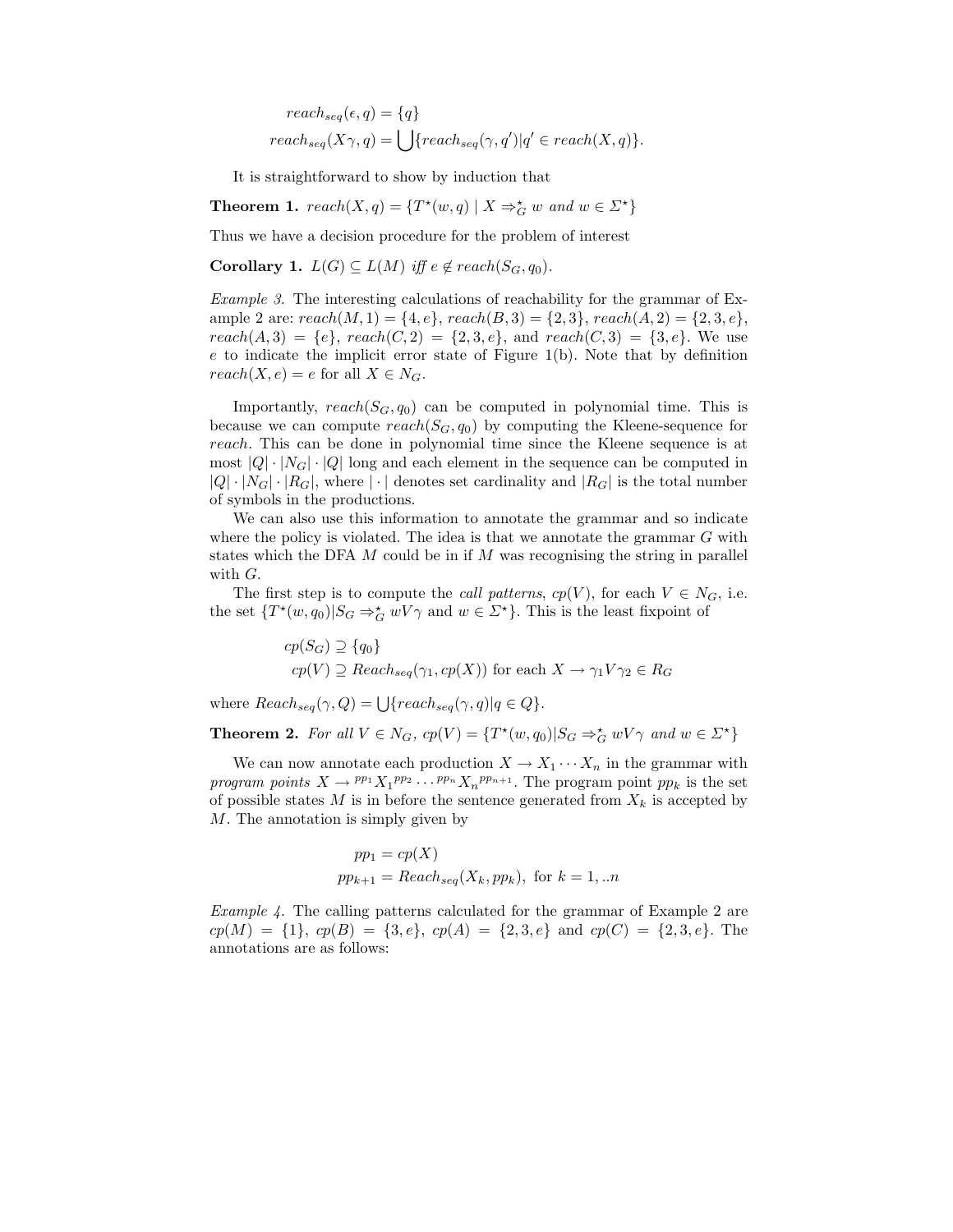$M \rightarrow \{1\} open \{2\} A \{2,3,e\} close \{4,e\}$  $A \rightarrow \{2,3,e\} \, write \{3,e\} B^{\{2,3,e\}} C^{\{2,3,e\}}$  $B \rightarrow \{3,e\}$  $B \to {}^{\{3,e\}} real^{\{2,e\}}$  $C \rightarrow \{2,3,e\}$  $C \rightarrow \{2,3,e\} A^{\{2,3,e\}}$ 

Consider a production  $R \equiv X \to X_1 \cdots X_n$  and let  $S_G \Rightarrow^*_{G} \gamma_1 X \gamma_2 \Rightarrow_R$  $\gamma_1 X'_1 \cdots X'_n \gamma_2$ . We say that  $X'_k$  is an *instance* of  $X_k$  since it was generated by the rule R and corresponds to  $X_k$ .

**Theorem 3.** For each annotated production  $X \to pp_1 X_1^{pp_2} \dots pp_n X_n^{pp_{n+1}}$  and  $k \in \{1, \ldots, n\},\$ 

$$
pp_k = \{T^{\star}(w, q_0) | w \in \Sigma^{\star} \text{ s.t. } S_G \Rightarrow_G^{\star} wV\gamma \text{ and } V \text{ is an instance of } X_k\}
$$

Computing the call patterns and annotations can again be done in polynomial time. The important point is that for an annotated production  $X \rightarrow$  $p_1 X_1^{p_1} \cdots p_{n} X_n^{p_{n+1}}$  we know that a terminal symbol  $X_k$  can cause an error if for some  $q \in pp_k \setminus \{e\}$ ,  $T(X_k, q) = e$ . This indicates that the grammar (and hence maybe the program) can be in non-error state  $q$  just before resource usage  $X_k$  is performed, and that performing  $X_k$  in this state will violate the policy. This can be used to provide feedback to the programmer about where the original program may violate the protocol.

Example 5. The only terminal symbol which can cause an error in Example 4 is the *write* symbol in the rule for A, since  $T(write, 3) = e$ .

As we shall now see this information can also be used to add run-time tests to the program.

#### 3 Adding Run-Time Tests

Of course we cannot always prove that a program satisfies a resource usage policy: this may be because of inaccuracy introduced by approximating the program by a grammar, or because the program when executed with some input does not satisfy the policy. In such cases we can add run-time checks to ensure that the program aborts before the policy is violated.

As we saw in Example 1 the simplest approach is to instrument the program so as to explicitly keep track of which state in  $M$  it is in and whenever a resource usage primitive is applied to the resource first checking that this usage is valid for that state, aborting if not, and then appropriately updating the state. This is not a new idea, see for instance [4]. However, naively instrumenting programs in this way may introduce substantial run-time overhead. In this and the following section we show how simple analyses of the grammar approximating the program allow us to instrument the program with substantially less run-time overhead. In particular we use analyses to determine which tests are really needed and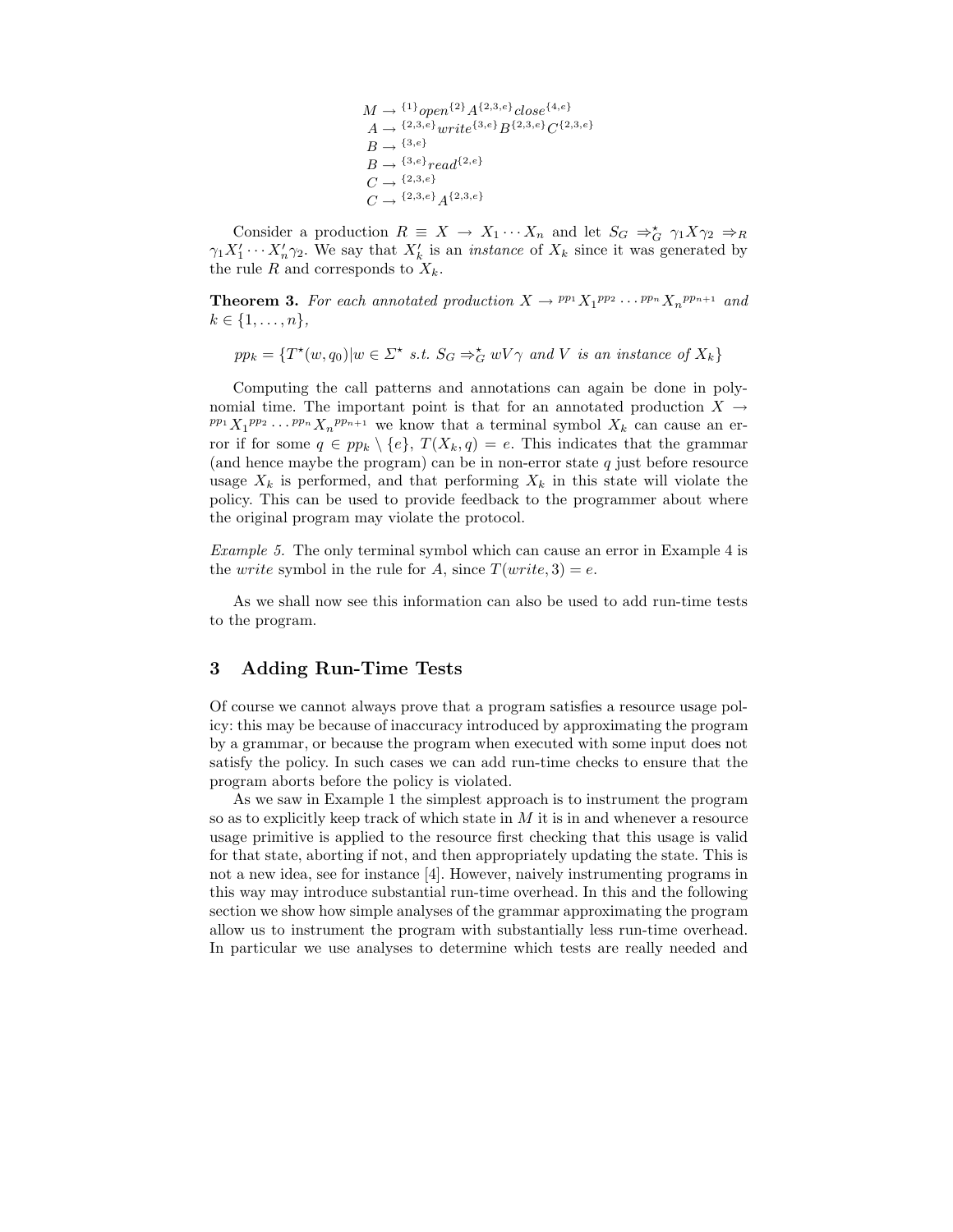where they can be best placed. We also use analyses to reduce the amount of instrumentation required.

In order to bridge the gap between an instrumented program and the grammar G approximating the program we introduce the *instrumented grammar*,  $G_{inst}$ , which is an attribute grammar with essentially the same structure as G but which has attributes to model the instrumentation of the instrumented program.

The instrumented grammar  $G_{inst}$  corresponding to  $G$  has a non-terminal symbol X' for each  $X \in N_G \cup \Sigma$ . Each such non-terminal symbol has two attributes, in and out, ranging over  $Q$  where in is inherited and out is synthesized. For simplicity and without loss of generality we assume that  $G$  only has a single instance of its start symbol  $S_G$ . The start symbol for  $G_{inst}$  is  $S'_G$  and we set  $S'_G$  in to  $q_0$ . For each production  $V \to X_1 \cdots X_n \in R_G$ , there is a corresponding production  $V' \to X'_1 \cdots X'_n$  in the instrumented grammar with attribute rules<sup>4</sup>

 $$1.in := $\$.in \$   $\$(k+1).in := \$k.out$  for  $k = 1, ..., n-1$   $\$s.out := \$n.out$ 

For each production  $V \to \epsilon$  there is a corresponding production  $V' \to \epsilon$  with attribute rule  $\$. out := \$\$. in.$  And for each terminal  $X \in \Sigma$  there is a production  $X' \to X$  with attribute rules  $\$\$.out := T(X, \$\$.in)$ . It is straightforward to prove the following results.

Lemma 1.  $S_G \Rightarrow_G^{\star} X_1 \dots X_m$  iff  $S_G' \Rightarrow_{G_{inst}}^{\star} X_1' \dots X_m'$ 

Lemma 2.  $L(G) = L(G_{inst})$ 

**Lemma 3.** If  $S'_G \Rightarrow_{G_{inst}}^{\star} wX' \gamma$  for  $w \in \Sigma^*$  then  $X'.in = T^*(w, q_0)$ .

Example 6. The instrumented grammar corresponding to the grammar G of Example 2 is

|                               | $M' \rightarrow open' A' close' \{ $1.in := $ $.in; $2.in := $1.out; $3.in := $2.out; $ $.out: = $3.out \}$ |
|-------------------------------|-------------------------------------------------------------------------------------------------------------|
| $A' \rightarrow write'$ B' C' | $\{\$1.in := \$\$.in; \$2.in := \$1.out; \$3.in := \$2.out; \$\$.out := \$3.out\}$                          |
| $B' \to \epsilon$             | $\{\$$ . <i>out</i> := $\$$ . <i>in</i> }                                                                   |
| $B' \rightarrow read'$        | $\{\$1.in := \$\$.in; \$\$.out := \$1.out\}$                                                                |
| $C' \rightarrow \epsilon$     | $\{\$\$.out := \$\$.in\}$                                                                                   |
| $C' \rightarrow A'$           | $\{\$1.in := \$\$.in; \$\$.out := \$1.out\}$                                                                |
| $open' \rightarrow open$      | $\{\$\$.out := T(open, \$\$.in)\}$                                                                          |
| $close' \rightarrow close$    | $\{\$$ .out := $T(close, \$\$.in)\}$                                                                        |
| $read' \rightarrow read$      | $\{\$\$.out := T(read, \$\$.in)\}$                                                                          |
| $write' \rightarrow write$    | $\{\$\$. out := T(write, \$\$. in)\}$                                                                       |
|                               |                                                                                                             |

We will analyse and annotate instrumented grammars in the obvious way: by simply ignoring the attributes and treating them as a context free grammar. Thus we can actually analyse G and use this to annotate  $G_{inst}$ . Interestingly, we can understand the analyses as simple abstract interpretations [5] of the

 $^4$  We use YACC-like notation: .  $\$ . refers to attribute  $a$  of the LHS symbol and  $\$ k.a. refers to attribute a of the kth RHS symbol.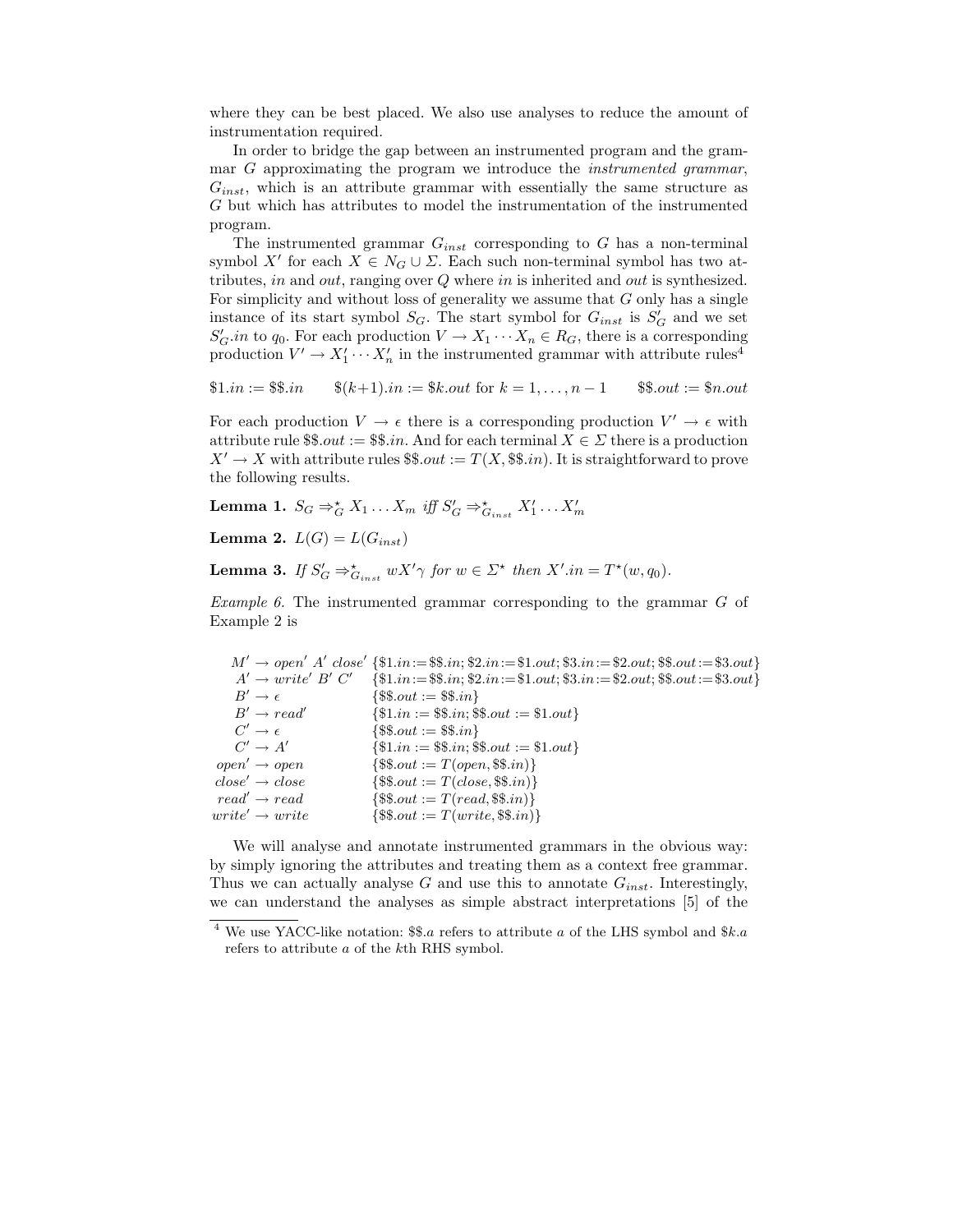instrumented grammar. For instance, the information at program point  $pp_k$  is the set of values that  $X'_{k}$  in can take.

Of course the whole point of this exercise is to allow us to add run-time tests to the right-hand side of the instrumented grammar. We introduce as needed non-terminal symbols tests for  $S \subseteq Q$  with a single inherited attribute in and the defining production  $test_S \rightarrow \epsilon$  with the attribute test \$\$.in  $\in S$ . Note that we assume that if an attribute test fails for some sentence then that sentence is not in the language of the attribute grammar.

We extend our analyses to handle these symbols in the obvious way by defining  $reach(test_S, q) = \{q\} \cap S$ .

At first glance it might seem that the only place to consider adding tests is immediately before those terminal symbols which can cause an error. However, it is often possible to place tests earlier than this. Our basic idea for adding runtime tests is to take an annotated instrumented grammar and use an analysis to determine at which program points it is possible to identify states which must inevitably lead to failure. This identifies all of the places one could usefully consider adding tests.

The first thing we need to do is to determine for each  $V \in N_G$ , the *definite* failure states  $fs(V)$ . This is the set of states q such that  $T^*(w, q) = e$  for all  $w \in \Sigma^*$  s.t.  $S_G \Rightarrow_G^* \gamma Vw$ . This is essentially the dual problem to working out the calling patterns for each symbol. It is the greatest fixpoint of

$$
fs(S_G) = \{e\}
$$
  

$$
fs(X) \subseteq \bigcap_{V \to \gamma_1 X \gamma_2 \in R_G} \{q \in Q | reach_{seq}(\gamma_2, q) \subseteq fs(V)\}\
$$

Note that for all  $V, e \in fs(V)$ .

**Theorem 4.** 
$$
fs(V) = \{q \in Q | T^*(w, q) = \{e\} \ \forall \ w \in \Sigma^* \ s.t. \ S_G \Rightarrow_G^* \gamma V w \}.
$$

We can use this analysis to add information to an annotated grammar. At each program point we record the subset of states at that point that definitely lead to failure. Consider the annotated production  $X \to p p_1 X_1 p p_2 \dots p p_n X_n p p_{n+1}$ . We add for each program point  $pp_k$ , the set  $fpp_k$  which is the subset of  $pp_k$ which will definitely lead to an error. This additional annotation is simply given by  $fpp_k = \{q \in pp_k | reach_{seq}(X_k \dots X_n, q) \subseteq fs(X) \},$  for  $k = 1, \dots, n + 1$ .

Example 7. For grammar G of Example 2 we have  $fs(M) = \{e\}, fs(B) = \{1, e\},\$  $fs(A) = \{1, e\}$ , and  $fs(C) = \{1, e\}$ . The annotations where  $pp_k$  is split into  $pp_k \setminus fpp_k$  and  $fpp_k$  are as follows:

> $M \rightarrow \{1\},\{\} open{\{2\},\{\}\} A^{\{2,3\},\{e\}} close{\{4\},\{e\}}$  $A \rightarrow \{2\}, \{3, e\}$  write  $\{3\}, \{e\}$   $B$   $\{2, 3\}, \{e\}$   $C$   $\{2, 3\}, \{e\}$  $B \rightarrow \{3\}, \{e\}$  $B \to \{3\}, \{e\}_{read}\{2\}, \{e\}$  $C \rightarrow \{2,3\}, \{e\}$  $C \rightarrow \{2\},\{3,e\} A^{\{2,3\},\{e\}}$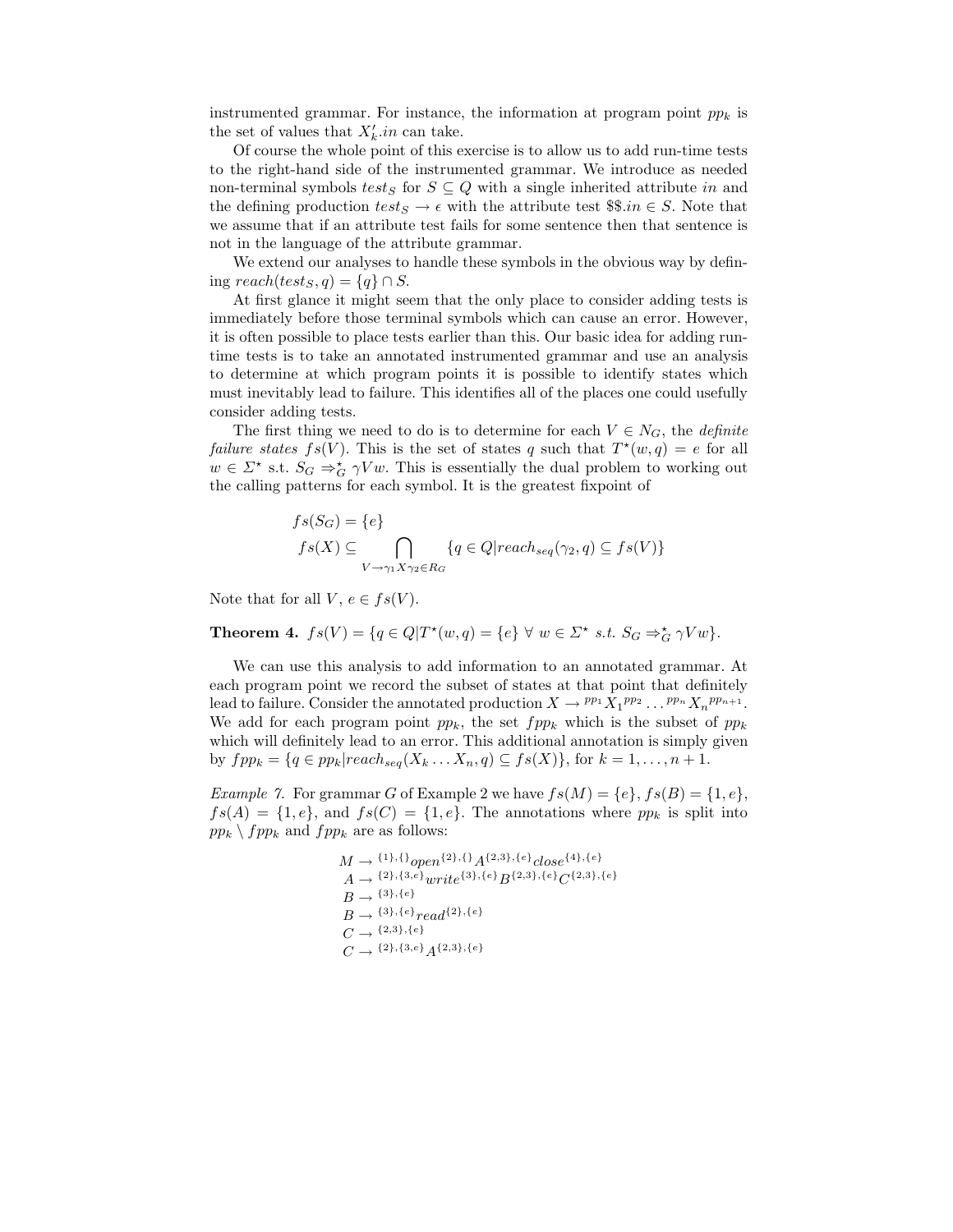For instance the annotation  $\{2\}, \{3,e\}$  before A in the last rule indicates that being in state 3 at this point definitely leads to error while being in state 2 may not.

Computing the definite failure states and this additional annotation can again be done in polynomial time.

**Theorem 5.** For each annotated production  $X \to \text{fpp}_1 X_1 \text{fpp}_2 \dots \text{fpp}_n X_n \text{fpp}_{n+1}$ we have

$$
fpp_1 = \{ q \in Q | T^*(w, q) = e \ \forall w \in \Sigma^* \ s.t. \ S_G \Rightarrow_G^* \gamma Xw \}
$$

and for  $k \in \{1, \ldots, n\},\$ 

$$
fpp_{k+1} = \{q \in Q | T^*(w, q) = e \ \forall w \in \Sigma^* \ s.t. \ S_G \Rightarrow_G^* \gamma Vw
$$
  
and V is an instance of  $X_k$ 

The motivation for adding this extra information is that it tells us where it is useful to add tests to the instrumented grammar and so to the original program. It is sensible to consider adding a test at any program point for which  $fpp_k \setminus \{e\} \neq \emptyset$  since a test at this point can distinguish between the states in  $f p p_k$  which can never lead to success and those in  $p p_k \setminus f p p_k$  which may not lead to failure.

Thus the basic step in adding run-time tests to the instrumented grammar  $G_{inst}$  is the following. Let  $X' \to X'_1 \dots X'_n$  be a production in  $G_{inst}$ , such that  $fpp_k \setminus \{e\} \neq \emptyset$  for some  $k \in \{1, \ldots, n+1\}$ . Let  $S = pp_k \setminus fpp_k$ . The refinement of  $G_{inst}$  for this production and program point is the grammar  $G'_{inst}$  obtained by replacing this production by the production  $X' \to X'_1 \dots X'_{k-1}$  tests  $X'_k \dots X'_n$ with essentially the same attribute rules (more precisely, each  $\hat{\mathbf{s}}j$  must be replaced by  $$(j + 1)$  for  $j \geq k)$  and an attribute rule to copy the state after  $X'_{k-1}$ to the inherited attribute for tests,  $k.in := \S(k-1).out$ . If  $k = 1$  then this action is  $\$1.in := \$\$.in$ .

Example 8. Consider the instrumented production rule  $C \rightarrow A$  before and after the addition of the  $test_{\{2\}}$  non-terminal before A to obtain the rule  $C \rightarrow$  $test_{\{2\}}$  A. The instrumented production rules are

$$
C \to A \qquad \{\$1.in := \$\$.in; \$\$.out := \$1.out\}
$$
  

$$
test_{\{2\}} \to \epsilon \qquad \{\$s.in \in \{2\}\}
$$
  

$$
C \to test_{\{2\}} A \qquad \{\$1.in := \$\$.in; \$2.in := \$\$.in; \$\$.out := \$2.out\}
$$

**Lemma 4.** Let  $G'_{inst}$  be a refinement of  $G_{inst}$ . Then (a)  $L(G_{inst}) \cap L(M) = L(G'_{inst}) \cap L(M)$ , and (b)  $L(G'_{inst}) \subset L(G_{inst}).$ 

The algorithm for adding run-time tests to an instrumented grammar  $G_{inst}$ to ensure conformance with the protocol given by an DFA M is therefore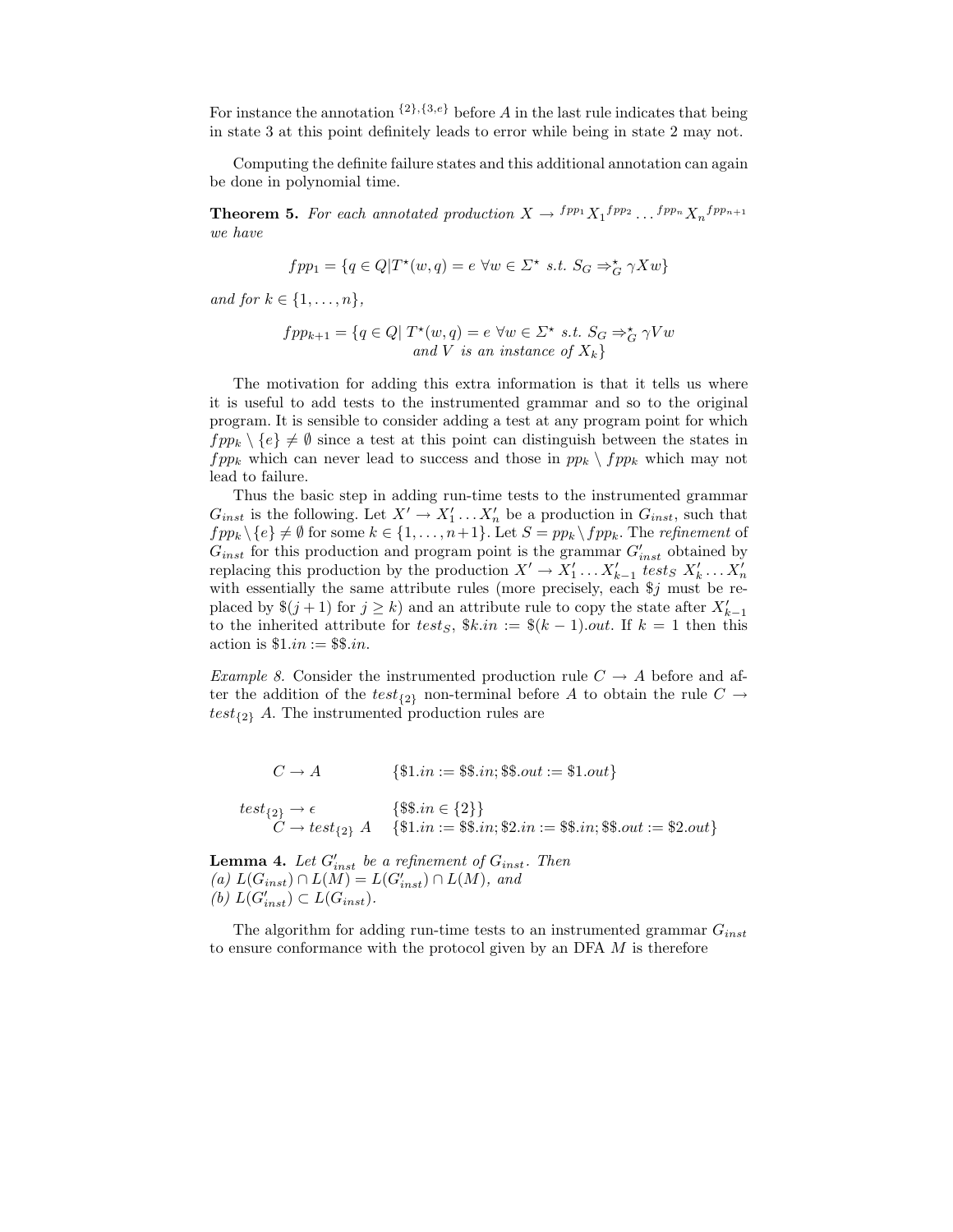- 1. Annotate  $G_{inst}$  with program point and definite failure state information.
- 2. Stop if for all program points  $fpp_k = \emptyset$  and return  $G_{inst}$ .
- 3. Choose some production R in  $G_{inst}$  and program point k in R, such that  $fpp_k \setminus \{e\} \neq \emptyset.$
- 4. Refine  $G_{inst}$  using R and program point k.
- 5. Goto Step 1.

It follows from Lemma 4 that

**Theorem 6.** Let  $G_{inst}$  be the instrumented grammar input to the above algorithm and  $G'_{inst}$  the output grammar. Then  $L(G'_{inst}) = L(G_{inst}) \cap L(M)$ .

Furthermore, the above algorithm always terminates and has time complexity which is polynomial in the size of  $G_{inst}$  and M. This is because we can add at most one test for each program point in the original  $G_{inst}$ . Thus the main iteration loop can only occur  $G_{inst}$  times and the final and all intermediate programs are  $O(G_{inst})$ . The result follows since annotation and refinement of each intermediate program takes polynomial time in the size of the intermediate program and M.

Of course the algorithm for adding run-time tests is non-deterministic in the choice of which program points and production are used for each refinement step. One possible strategy is to perform tests as early as possible so as to detect failure as early as possible. Thus in this case we always choose the first program point and production found in a depth first traversal of the productions in  $G_{inst}$ from the start symbol.

Example 9. For our running example, we can add a test at the program point in C before A since the state 3 definitely leads to a resource usage error. The revised grammar, with the run-time test  $test_S$  indicating that the program should abort if the DFA is not in a state in set  $S$ , and with updated program point information is as follows:

$$
M \rightarrow {}^{{1}}\cdots {}^{{1}}\cdots {}^{{0}}\rho_{\ell}e_{1}^{2}, {}^{1}\cdots {}^{1}\cdots {}^{1}\cdots {}^{1}\cdots {}^{1}\cdots {}^{1}\cdots {}^{1}\cdots {}^{1}\cdots {}^{1}\cdots {}^{1}\cdots {}^{1}\cdots {}^{1}\cdots {}^{1}\cdots {}^{1}\cdots {}^{1}\cdots {}^{1}\cdots {}^{1}\cdots {}^{1}\cdots {}^{1}\cdots {}^{1}\cdots {}^{1}\cdots {}^{1}\cdots {}^{1}\cdots {}^{1}\cdots {}^{1}\cdots {}^{1}\cdots {}^{1}\cdots {}^{1}\cdots {}^{1}\cdots {}^{1}\cdots {}^{1}\cdots {}^{1}\cdots {}^{1}\cdots {}^{1}\cdots {}^{1}\cdots {}^{1}\cdots {}^{1}\cdots {}^{1}\cdots {}^{1}\cdots {}^{1}\cdots {}^{1}\cdots {}^{1}\cdots {}^{1}\cdots {}^{1}\cdots {}^{1}\cdots {}^{1}\cdots {}^{1}\cdots {}^{1}\cdots {}^{1}\cdots {}^{1}\cdots {}^{1}\cdots {}^{1}\cdots {}^{1}\cdots {}^{1}\cdots {}^{1}\cdots {}^{1}\cdots {}^{1}\cdots {}^{1}\cdots {}^{1}\cdots {}^{1}\cdots {}^{1}\cdots {}^{1}\cdots {}^{1}\cdots {}^{1}\cdots {}^{1}\cdots {}^{1}\cdots {}^{1}\cdots {}^{1}\cdots {}^{1}\cdots {}^{1}\cdots {}^{1}\cdots {}^{1}\cdots {}^{1}\cdots {}^{1}\cdots {}^{1}\cdots {}^{1}\cdots {}^{1}\cdots {}^{1}\cdots {}^{1}\cdots {}^{1}\cdots {}^{1}\cdots {}^{1}\cdots {}^{1}\cdots {}^{1}\cdots {}^{1}\cdots {}^{1}\cdots {}^{1}\cdots {}^{1}\cdots {}^{1}\cdots {}^{1}\cdots {}^{1}\cdots {}^{1}\cdots {}^{1}\cdots {}^{1}\cdots {}^{1}\cdots {}^{1}\cdots {}^{1}\cdots {}^{1}\cdots {}^{1}\cdots {}^{1}\cdots {}^{1}\cdots {}^{1}\cdots {}^{1}\cdots {}^{1}\cdots {}^{1}\cdots {}^{1}\cdots {}^{1}\cdots {}^{1}\cdots {}^{1}\cdots {}^{1}\cdots {}^{1}\cdots {}^{1}\cdots {}^{1}\cdots {}^{1}\cdots {}^{1}\cdots {}^{1}\cdots {}^{1}\cdots {}^{1}\cdots {}^{1}\cdots {}^{1}\cdots {}^{
$$

Note how the error state no longer occurs at any program point indicating that with this revised grammar  $L(G) \subseteq L(M)$ .

Another strategy would be to annotate each program point with a cost of putting a test there which is proportional to the number of times we expect the corresponding point in the underlying program to be reached. In this case we might choose the program point with least cost for refinement.

Regardless, the important point is that our analysis tells us precisely at which program points in the instrumented grammar and hence the original program it is useful to consider adding a run-time test.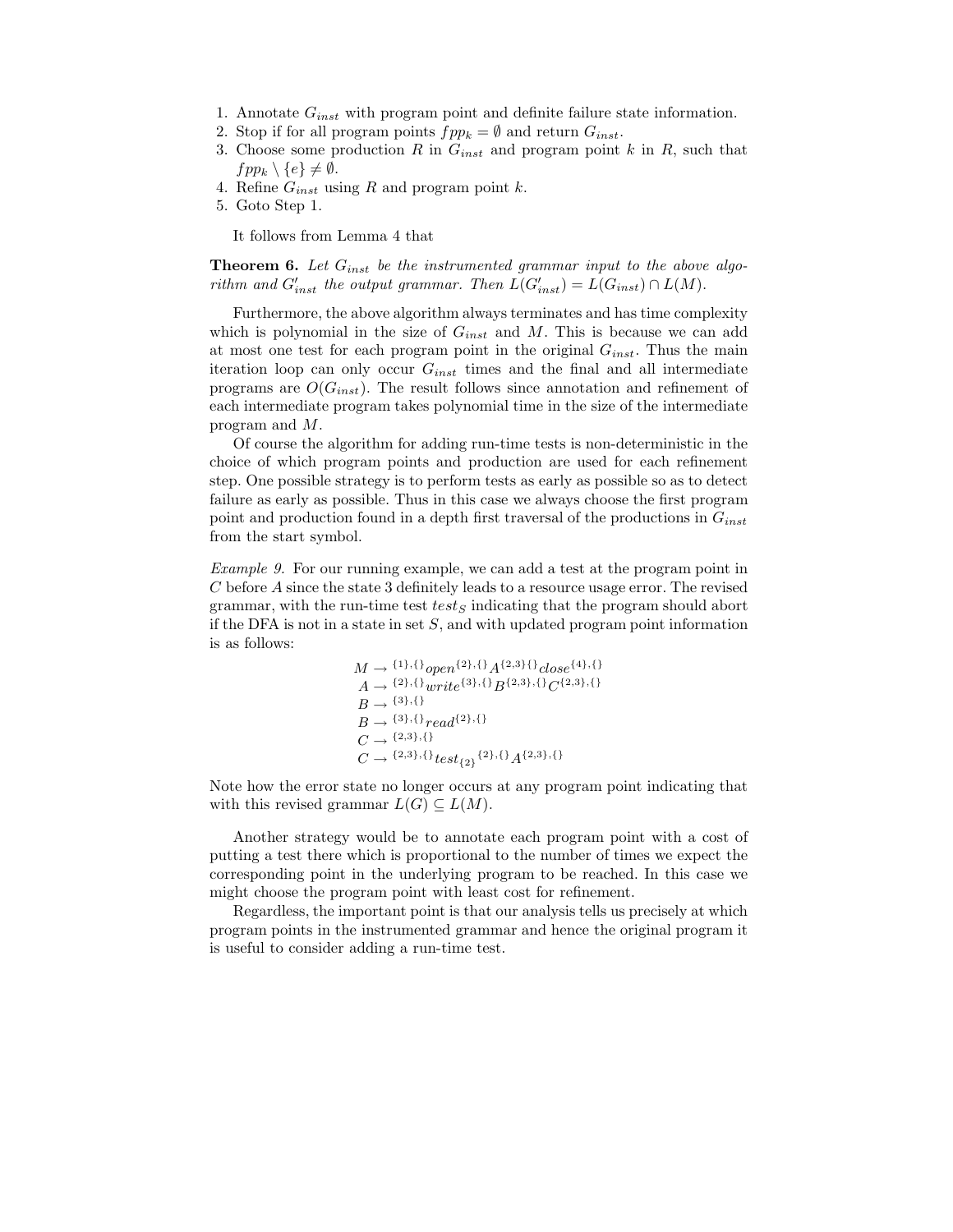#### 4 Tracking State

Once we have determined where to add run-time tests to our instrumented grammar and hence to the original program we need to determine where we need to track state. At an extreme position, if we have not needed to add any run-time tests then clearly there is little point in instrumenting the grammar or program. And, in general we do not need to instrument the program beyond the point tests will be performed. However there is actually considerably more scope for reducing instrumentation. The idea is that we first identify at each program point which states behave equivalently in the sense that they will succeed or fail in exactly the same way.

We let  $equiv(Q)$  denote the set of all equivalence relations of the set of states  $Q.$  equiv( $Q$ ) forms a complete lattice ordered by logical implication, i.e. for  $\equiv_1, \equiv_2 \in equiv(Q), \equiv_1 \leq \equiv_2 \text{ iff } \equiv_2 \to \equiv_1$ , where the least element is the equivalence relation in which all elements are equivalent. For convenience we treat an equivalence relation as both a binary infix predicate and as the set of pairs  $(q, q')$ for which equivalence holds.

Our first analysis is  $eq(X, \equiv)$ . This computes the new equivalence  $\equiv'$  such that  $q \equiv' q'$  iff  $T^*(w, q) \equiv T^*(w, q')$  for all  $w \in \Sigma^*$  such that  $X \Rightarrow_G^* w$ .

This is the least fixpoint of the equations

$$
eq(test_S, \equiv) = \{(q, q') \in \equiv |\{q, q'\} \subseteq S \lor \{q, q'\} \subseteq Q \setminus S\}
$$
  
\n
$$
eq(X, \equiv) = \{(q, q')|q, q' \in Q, T(X, q) \equiv T(X, q')\} \text{ if } X \in \Sigma
$$
  
\n
$$
eq(X, \equiv) = \bigcap \{eq_{seq}(\gamma, \equiv)|X \to \gamma \in R_{G_{inst}}\} \text{ if } X \in N_G
$$
  
\n
$$
eq_{seq}(\epsilon, \equiv) = \equiv
$$
  
\n
$$
eq_{seq}(X\gamma, \equiv) = eq(X, eq_{seq}(\gamma, \equiv)).
$$

The effect of the first equation for eq is to split the partitions in  $\equiv$  so that equivalent states behave equivalently in the test. The remaining equations state that for a terminal symbol  $X$  two states are equivalent if  $T$  maps them to equivalent states, while for a non-terminal symbol  $X$ , two states are equivalent if they are equivalent for all rules defining  $X$ .

**Theorem 7.** 
$$
eq(X, \equiv) = \{(q, q') | T^*(w, q) \equiv T^*(w, q') \forall w \in \Sigma^* s.t. X \Rightarrow_G^* w \}
$$

We can use this as the basis for further annotating an annotated instrumented grammar  $G$  (which may contain tests). We first compute the *post state* equivalence,  $pse(V)$ , for each non-terminal symbol V, that is the states that for all possible future sequence of resource usages  $w$  act equivalently.

This is the least fixpoint of

$$
pse(S_G) = \{(q, q')|q, q' \in Q \setminus \{e\}\} \cup \{(e, e)\}
$$
  
\n
$$
pse(X) = \bigcap \{eq_{seq}(\gamma_2, pse(V)) | (V \to \gamma_1 X \gamma_2) \in R_{G_{inst}}\}
$$

**Theorem 8.** For all non-terminal symbols  $V$ ,

$$
pse(V) = \{(q,q') \mid (T^{\star}(w,q) = e) \leftrightarrow (T^{\star}(w,q') = e) \forall w \in \Sigma^{\star} \text{ s.t. } S_G \Rightarrow_G^{\star} \gamma V w\}
$$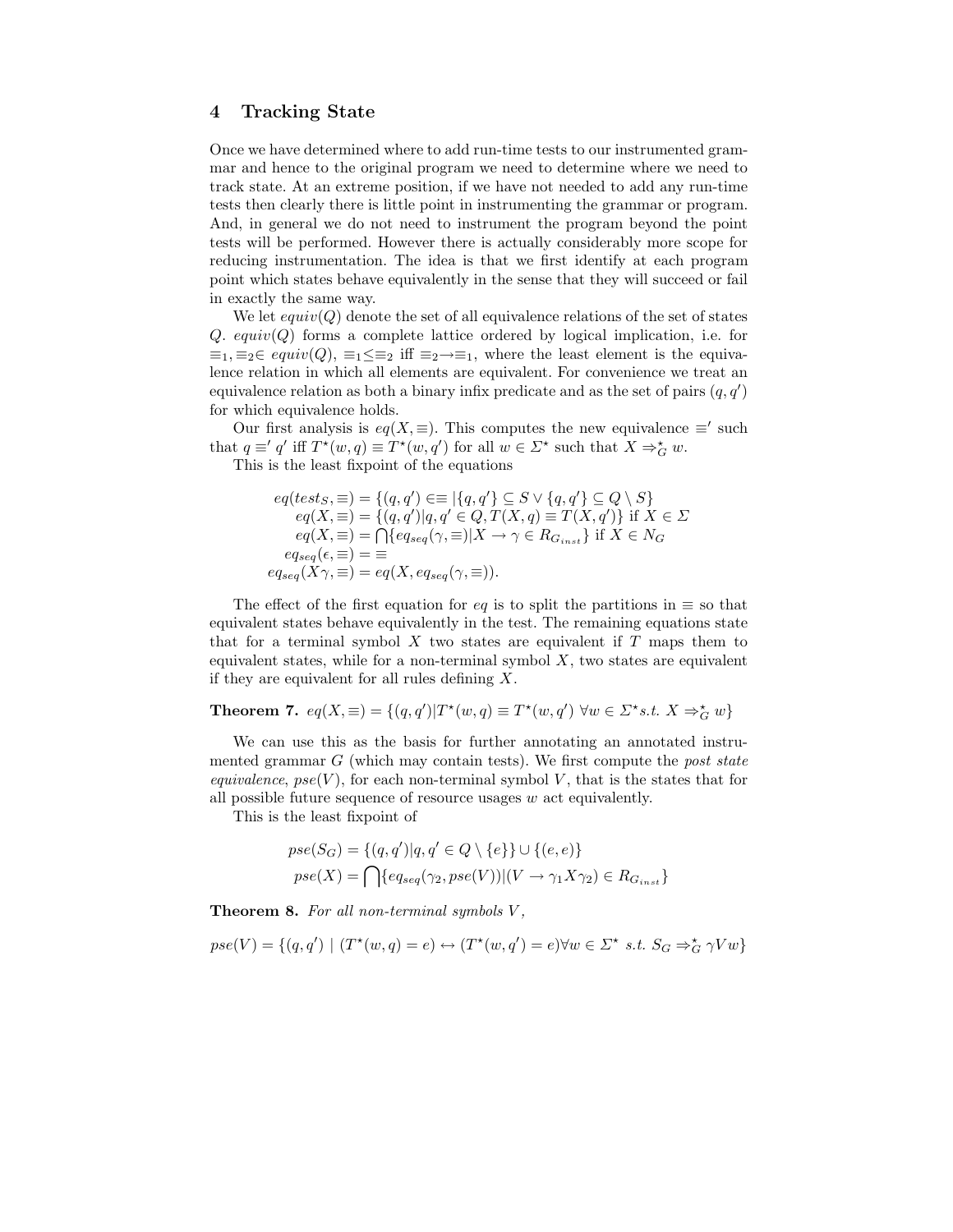We can use this analysis to add information to an annotated grammar. At each program point we can also record the equivalence relation of states at that point.

Consider the annotated production  $X \to pp_1 X_1^{pp_2} \dots pp_n X_n^{pp_{n+1}}$ . We add for each program point  $pp_k$ , the equivalence relationship  $epp_k$  between the states in  $pp_k$ . This additional annotation is simply given by

$$
epp_k = \{(q, q')|q, q' \in pp_k, q \equiv q'\}
$$

where  $\equiv$  is  $eq_{seq}(X_k \ldots X_n, pse(X))$  for  $k = 1, \ldots, n + 1$ .

This also allows us to compute the *call pattern equivalence*,  $cpe(V)$ , for each non-terminal symbol V, which is  $\bigcap \{epp_1|V \to epp_1 \alpha^{epp_{n+1}} \in R_{G_{inst}}\}\.$  Computing the equivalence relation and annotation again takes polynomial time because the height of equiv(Q) is  $|Q|$ .

Example 10. The equivalence annotations, post state equivalences and call pattern equivalences for the instrumented grammar of Example 9 are as follows:

$$
{^{11}M^{44} \rightarrow ^{11}open^{23}A^{2,31}close^{44} \over 2!A^{2,31} \rightarrow ^{22}write^{33}B^{21,33}C^{2,33} \over 2!B^{21,33} \rightarrow ^{33}P^{22,33} \rightarrow ^{33}real^{22} \over 2!A^{31}C^{2,33} \rightarrow ^{43}read^{23} \over 2!A^{31}C^{2,33} \rightarrow ^{42,33} \over 2!A^{31}C^{2,33} \rightarrow ^{21,33}test^{21}A^{2,33} \over 2!A^{32} \rightarrow ^{42,33}test^{22}A^{2,33} \over 2!A^{31}C^{2,33} \rightarrow ^{42,33}test^{21}A^{2,33} \over 2!A^{32} \overline{A^{23} \rightarrow ^{42}}.
$$

If all states are equivalent at a particular point then we do not need to track state at that point. Hence, in our example we only need to track the state in B before it is tested in C. Thus, the final instrumented program is that shown in Figure 2 (b).

The first step in determining the necessary instrumentation is to choose a name r for each equivalence class at each program point  $pp_k$ . We define function  $can_k(q)$  to return the name of the equivalence class of  $q \in pp_k$  and  $rep_k(r)$ to return some representative state  $q \in pp_k$  in the equivalence class called r. Similarly, we choose names for the equivalence classes in  $cpe(V)$  and  $pse(V)$  for each non-terminal V and define  $can_{cpe(V)}$ ,  $can_{pse(V)}$ ,  $rep_{cpe(V)}$ , and  $rep_{pse(V)}$  in the analogous way. The choice of names is important to reduce the amount of computation required in the instrumentation. We will return to this issue.

We now try and minimize the amount of state computation performed. One important case is when an equivalence relation at a program point or for a symbol's call patterns is *uniform* in the sense that all states belong to the same equivalence class. Clearly, at such points we do not need to track state.

Another case when we can reduce instrumentation is when a non-terminal symbol X is deterministic in the sense that for all relevant q,  $|reach(X, q)| = 1$ . In this case we do not need to track state when executing the code corresponding to X since we know that the state reached after X will be  $q'$  where  $\{q'\}=$  $reach(X, q)$ .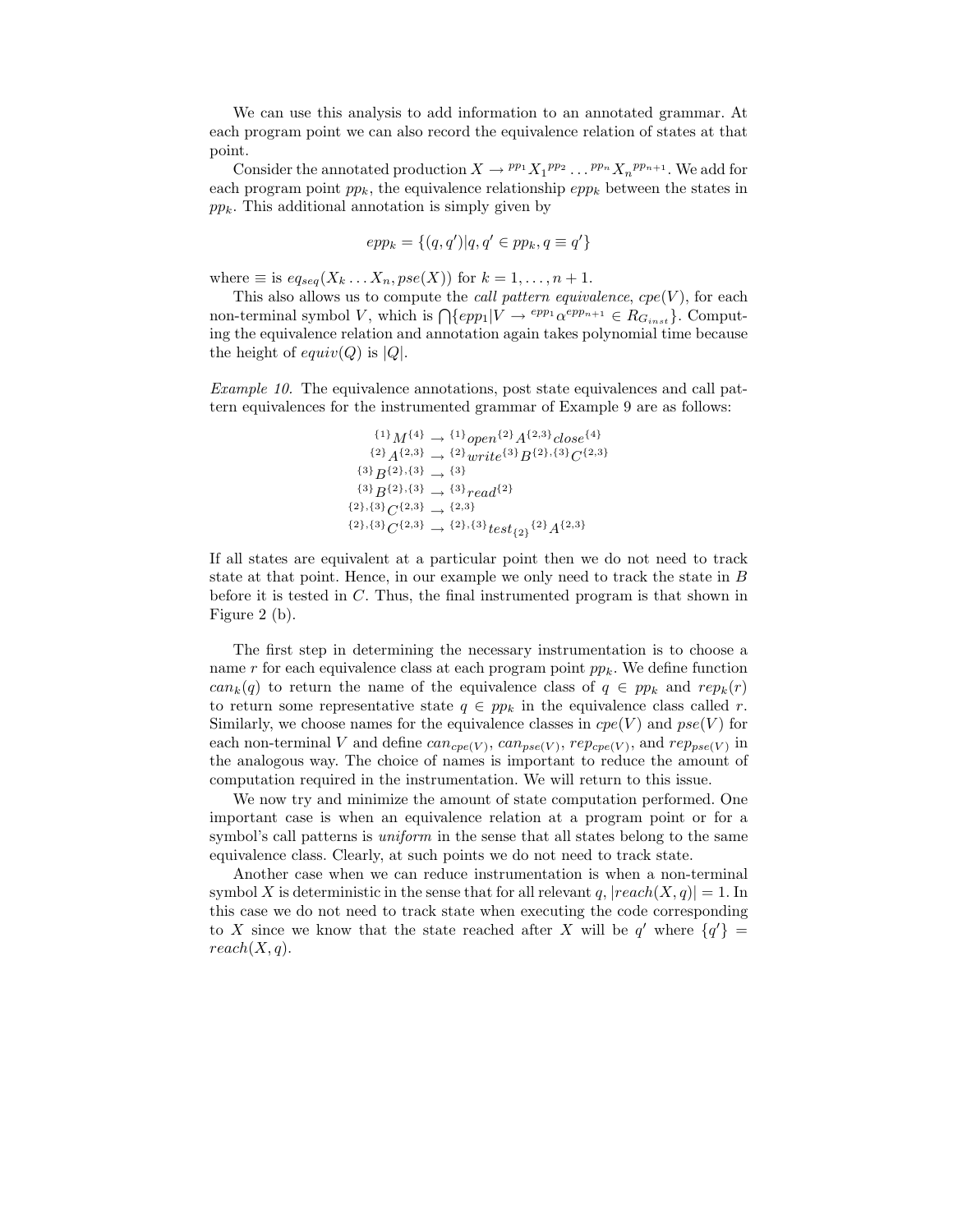

Fig. 3. A DFA and grammar illustrating determinism

Example 11. To illustrate why determinism is useful consider a policy defined by the DFA in Figure 3(a) and the annotated and partitioned grammar shown in Figure 3(b) Even though the state is important throughout  $B$  and  $C, B$  is deterministic since  $reach(B, 1) = \{2\}$  and  $reach(B, 2) = \{3\}$ . Hence we do not need to track state inside  $B$  or  $C$ : we can simply determine the state after  $B$ from the state before.

We can weaken this notion of determinism to take into account state equivalence. We say symbol  $V$  is *deterministic (modulo equivalence)* if it is either a terminal symbol, corresponds to a terminal symbol, is a test or if for all  $q \in cp(V)$ ,  $q_1, q_2 \in reach(V, q)$  implies  $q_1 \equiv_{ps} q_2$  where  $\equiv_{ps}$  is  $pse(V)$ .

We can now determine for each symbol  $V$  whether it needs an input state or needs to compute an output state. More exactly, V requires an input state if  $cpe(V)$  is not uniform and either V is not deterministic or the definition of V contains a test (in particular if  $V$  is a test itself).  $V$  requires an output state if  $pse(V)$  is not uniform and V is not deterministic.

Example 12. Given the annotated program in Example 10 we find C requires an input state and B requires an output state.

Given an instrumented grammar with tests  $G_{inst}$  we create a new minimally instrumented grammar  $G_{min}$  as follows. For each non-terminal symbol not corresponding to a terminal symbol  $V'$ , we have a non-terminal symbol  $V''$  which has an inherited attribute in : Q if  $V'$  requires an input state and a synthesized attribute  $out: Q$  if  $V'$  requires an output state.  $S''_G$  is the start state of  $G_{min}$ . Now consider a (non-test) annotated production in  $G_{inst}$ ,  $X' \to {}^{pp_1} X_1'{}^{pp_2} \dots {}^{pp_n} X_n'{}^{pp_{n+1}}$ . We first identify at which program points state is required:

- $-$  pp<sub>n+1</sub> needs state if X' requires an output state,
- $pp_k$  needs state if  $X'_k$  requires an input state or  $pp_{k+1}$  needs state and  $epp_k$ is not uniform, for  $k = n, \ldots, 1$ .

We construct the corresponding production in  $G_{min}$  as follows. We replace all symbols  $V'$  in the production by  $V''$ .

Now we insert non-terminal symbols to perform the appropriate state equivalence class tracking and creation. We make use of the non-terminal symbols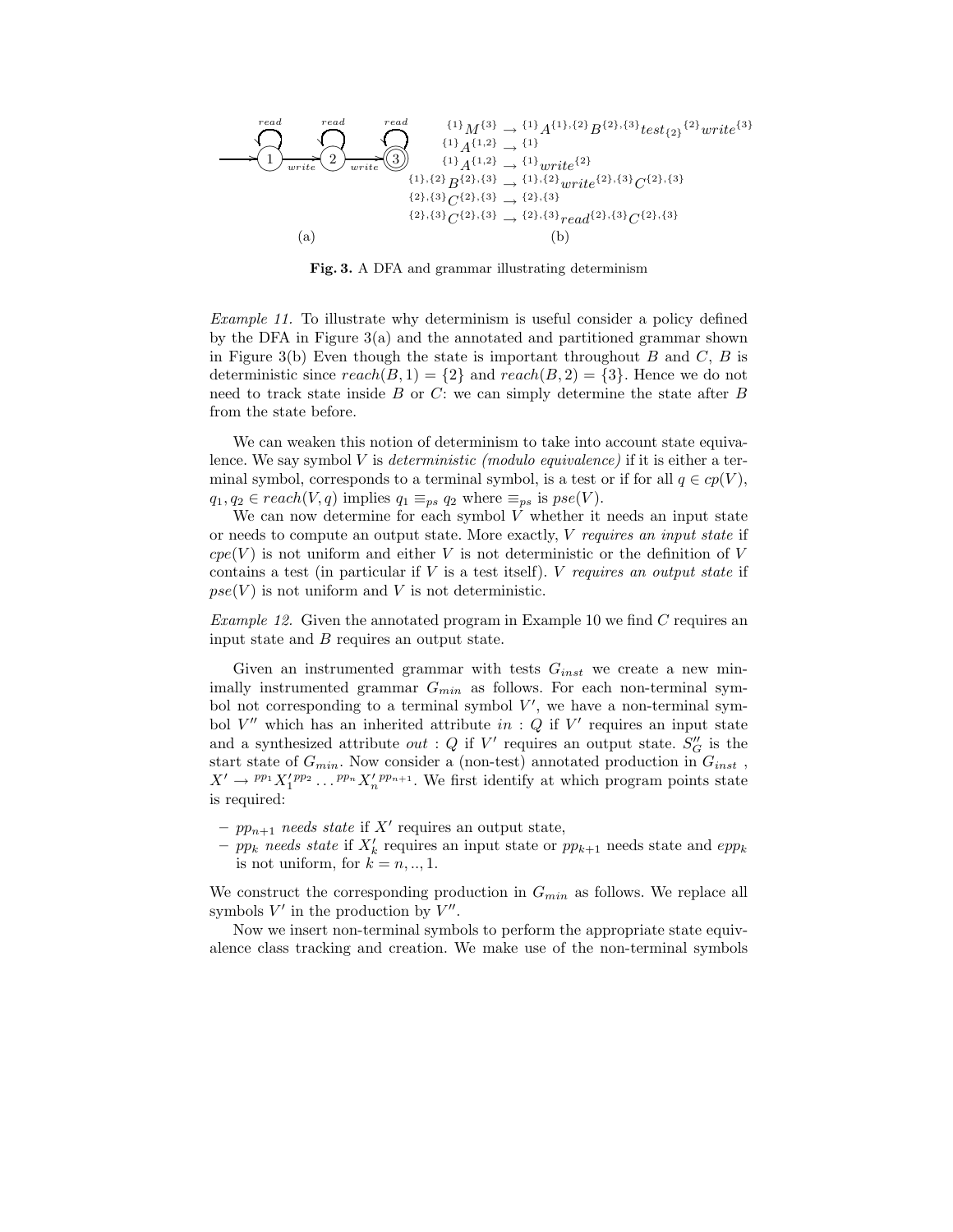create\_state<sub>r</sub> with a single synthesized attribute *out* defined by create\_state<sub>r</sub>  $\rightarrow$  $\epsilon$  with attribute rule \$\$.*out* = r where r is the name of an equivalence class of states, and the non-terminal symbols  $track\_state_F$  with inherited attribute in and synthesized attribute *out* defined by  $track\_state_F \rightarrow \epsilon$  with attribute rule  $\text{$\$}\$.out = F(\$\$.in)$  where F is a function from equivalence classes of states to equivalence classes of states.

We do this as follows. If  $pp_k$  needs state, but  $epp_k$  is uniform, then insert a create\_state<sub>r</sub> at the program point where  $r = can_k(q)$  for some  $q \in pp_k$ . If  $X''_k$ requires an input state, then add a  $track\_state_F$  immediately before  $X''_k$  where  $F = can_{cpe(X''_k)} \circ rep_k$  to convert from the names for the equivalence states at that program point to those used for the calling patterns for  $X''_k$ . If pp<sub>k</sub> needs state and  $X''_{k-1}$  requires an output state, then add a *track\_state<sub>F</sub>* immediately after  $X''_{k-1}$  where  $F = can_k \circ rep_{pse(X''_{k-1})}$  to convert from the names for the equivalence states returned from  $X''_{k-1}$  to those used at that program point. Add similar conversion symbols at the start of the production if  $X'$  requires an input state, and at the end if  $X'$  requires an output state. If  $pp_k$  needs state and  $X''_{k-1}$  does not require an output state, then add a track\_state<sub>F</sub> immediately after  $X''_{k-1}$  where F is  $\lambda r. can_k(q)$  where  $q \in reach(X''_{k-1}, can_{k-1}(r))$  to track the state change in the deterministic (modulo equivalence) symbol  $X''_{k-1}$ . We then perform further optimisation by removing calls to  $track\_state_F$  when F is the identity and composing adjacent calls to  $track\_state_F$  if the intermediate state is not used. Finally we add appropriate attribute rules to link the out attribute of the preceding symbol with the in attribute of the following.

When choosing the names for equivalence states we try to ensure that the state transformer function associated with a deterministic function is the identity function and that those on call entry and exit are identity. A similar idea was previously suggested in [6].

**Theorem 9.** Let  $G_{inst}$  be the instrumented grammar input to the above algorithm and  $G_{min}$  the output grammar. Then  $L(G_{inst}) = L(G_{min})$ .

### 5 Related Work

Approaches to verification of resource usage can be categorised as either static, dynamic or mixed. Static approaches attempt to determine at compile time that a program satisfies the resource usage protocol, dynamic approaches instrument the program so as to abort at runtime before a violation occurs, while mixed approaches like ours use static analysis to minimize the runtime instrumentation.

Most attention has been paid to static approaches. Vault [7] and Cyclone [8] are both safe variants of C which employ type-checking methods to statically enforce correct resource management behaviour of programs. However, in both languages, the programmer is required to provide a significant number of declarations since the system does not perform inference.

Resource usage verification in the context of an object-oriented language has been studied by Tan, Ou and Walker [9]. They extend Java with "scoped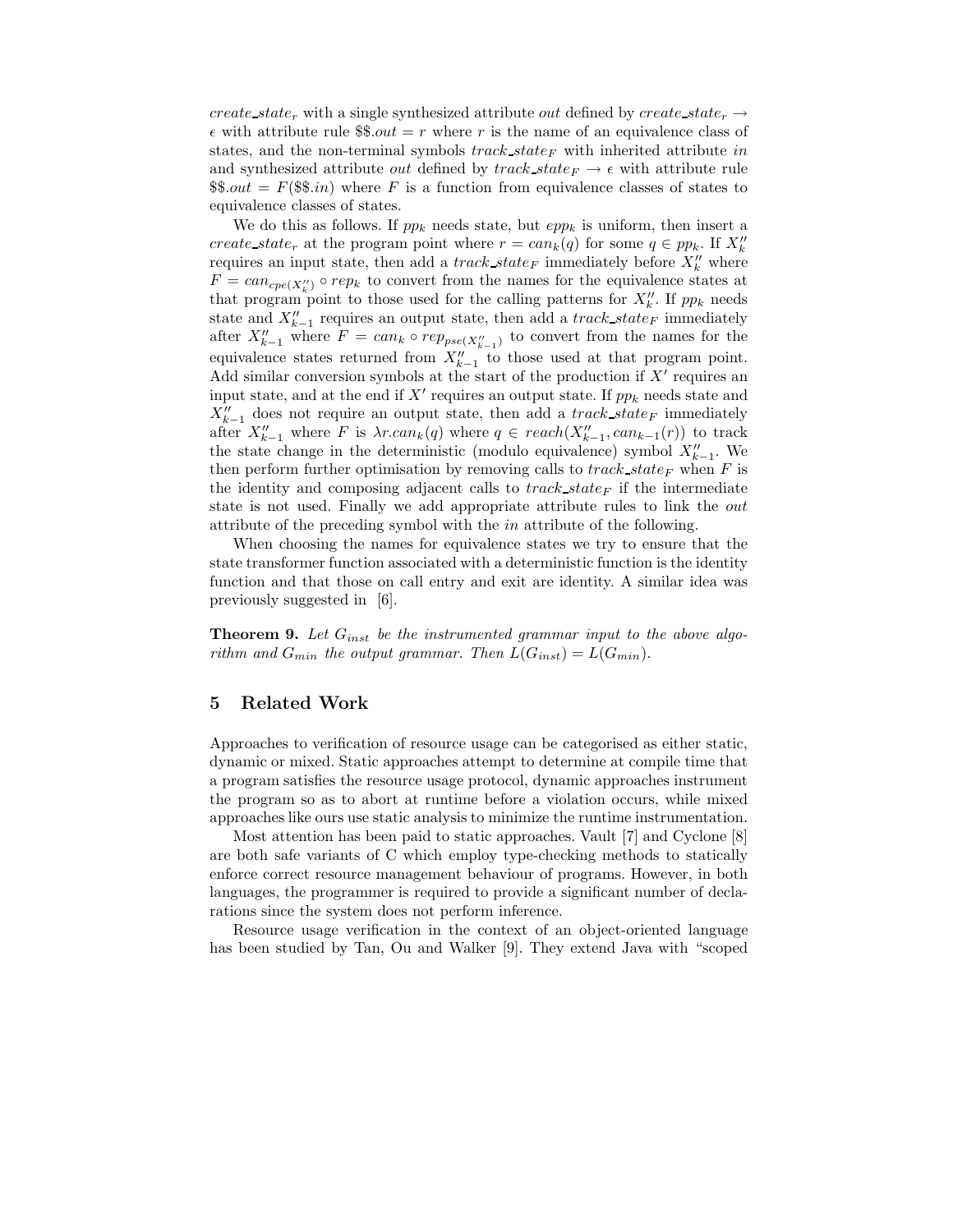methods". Conditions on the usage of such methods can be imposed via explicit program annotations which can be specified by regular expressions.

Igarashi and Kobayashi [10] also propose a powerful static approach for reasoning about resource usages. However, they do not fix how to specify the valid traces of resource usages. Hence, decidability and complexity of resource verification depends on the underlying policy specification language. Another difference is that resource usages are recorded in the environment whereas we use a type and effect system. This makes it difficult in their approach to determine precisely when a certain resource is used. They solve the problem by introducing boxing and unboxing operators which can however easily lead to imprecise analysis results.

Other recent static approaches are described in Foster, Terauchi and Aiken [11], Hallem, Chelf, Xie and Dengler [12], Das, Lerner and Seigle [13], and Chen and Wagner [14]. The approach by Foster et. al. enforces correct resource usage behaviour via flow sensitive qualifiers which are attached to resources. Qualifiers are taken from a lattice which seem to be less powerful than the DFAs we consider (we believe they cannot specify the policy in Figure 1). The system by Hallem et. al. provides a specification language based on state machines to enforce correct resource usage behaviour. Their main motivation is to find as many serious bugs as possible. The system has been implemented and seems to scale well to large programs. However, soundness has been traded in for efficiency, i. e. some incorrect resource usages might remain undetected. The work by Das et. al. appears to be very similiar to [12]. One of the main differences seems that [13] provides sound analyses. The work of Chen and Wagner uses a DFA M to describe security properties and tests whether CFG G approximating the program is such that  $L(G) \subseteq L(M)$  similar to the work herein. Since all of the above works are static approaches, they do not consider how to insert run-time tests into a program when the program cannot be proven to satisfy a particular resource usage policy.

Schneider [4] considers security properties specifiable by DFA's, and uses a dynamic approach that threads the security computation through the code. In [15], Erlingsson and Schneider consider how to specialize a security automaton to a program. Similiar ideas are discussed by Walker [16] and Thiemann [18] in a type-theoretic setting. However, since none of these approaches uses sophisticated static analysis the resulting instrumented program may perform unnecessary tests and state tracking when compared with our mixed approach.

The approach most similar to ours is that of Colcombet and Fradet [6] who also use a mixed approach. They propose instrumenting a program with a sufficient (minimal) number of run-time checks to enforce a certain resource usage policy and use an analysis to determine state equivalences to reduce tracking. Our approach is inherently more accurate and so leads to less instrumentation and run-time checks. This is for two main reasons. First, their approach maps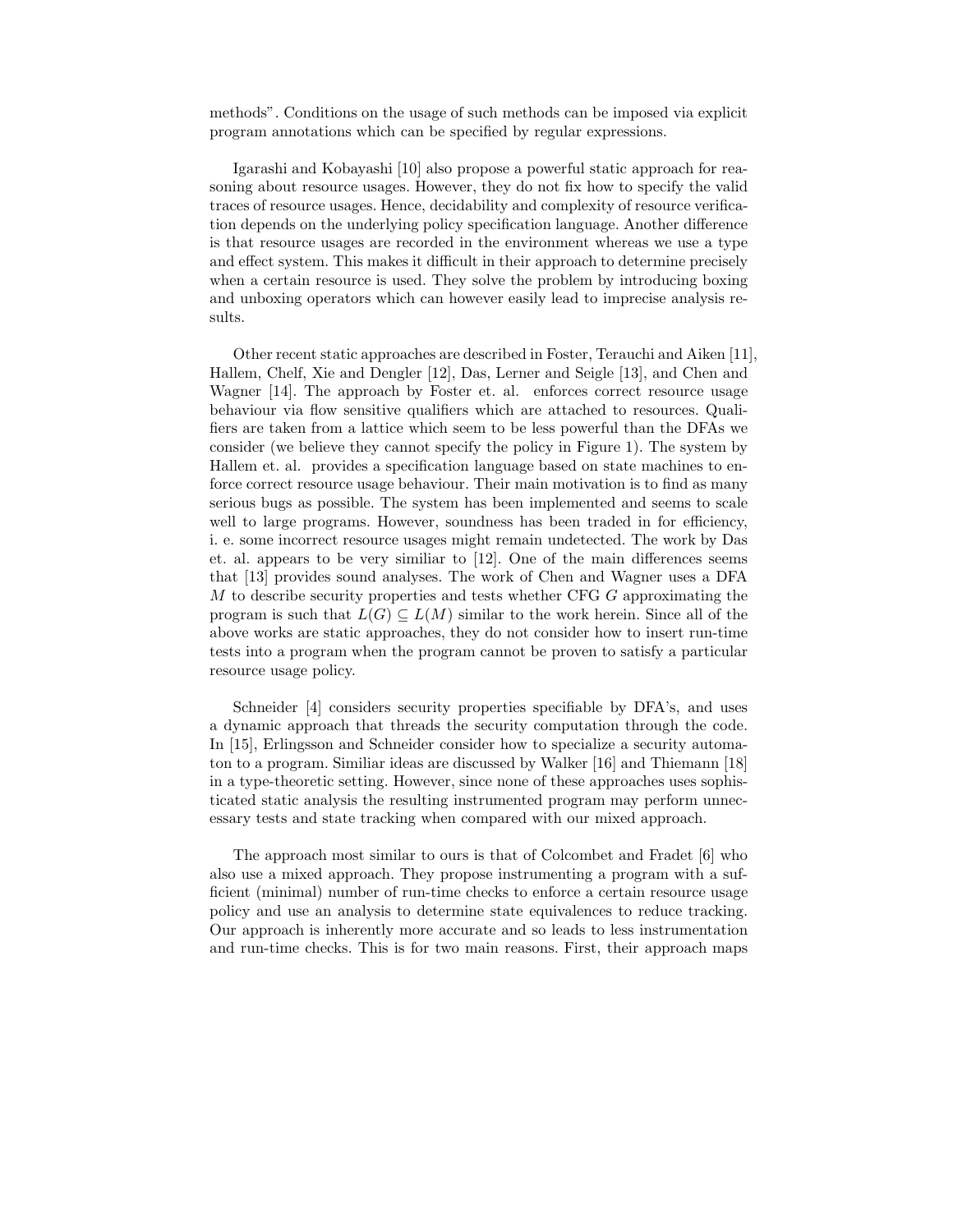

Fig. 4. (a) A program fragment and (b) a DFA for a file resource policy.

the program to a finite automata rather than a context-free grammar.<sup>5</sup> This makes the analyses much simpler, in particular determining equivalence classes of states, and extraction of the finite automata from the original program but means they lose accuracy and may introduce unnecessary tests and instrumentation. The second reason is that they do not consider moving tests earlier in the computation and perform the placement of tests and state tracking in the same phase. This may lead to more complicated state tracking since they sometimes track error states and the need to track state for a longer period. On the other hand they focus much more on how to maximize the number of state transformations which are the identity (an NP-complete problem) in the instrumented program.

To illustrate the relative benefits of our approach consider the program and the policy specified in Figure 4. The approach of Colcombet and Fradet gives

$$
\begin{array}{ll}\n\text{main}(n) = s := 1; \text{ if } (n \text{ mod } 2 == 0) \text{ (write(f); } s := 2); \\
\text{a}(f,n); \text{ if } (s == 1) \text{ then } s := 2 \text{ else if } (s == 3) \text{ then } s := 4; \\
\text{write}(f); \text{a}(f,n); \text{ if } (s != 2 \& \& s != 3) \text{ then abort}; \\
\text{close} \\
\text{a}(f,n) &= \text{if } (n > 0) \text{ (read(f); if } (s == 2) \text{ then } s := 3; \text{ a}(f,n-1))\n\end{array}
$$

while our approach places the test earlier and realises there is no need to track state at all

$$
\begin{array}{ll}\n\text{main}(n) = \text{if (n mod 2} == 0) \text{ (abort; write(f)); } a(f, n); \text{ write(f); } a(f, n); \text{ close} \\
a(f, n) = \text{if (n > 0) (read(f); } a(f, n-1))\n\end{array}
$$

# 6 Conclusion

We have described a powerful and theoretically well-founded process for performing compile-time and run-time verification that a program satisfies a particular resource usage policy specified by a DFA. At the heart of our approach is the approximation of a program's resource usage behaviour by a grammar. Various sophisticated analyses working on this grammar allow us to determine whether the original program satisfies the policy, or if it does not, where run-time tests

<sup>5</sup> Colcombet and Fradet do sketch how to extend their approach to treat the program as a context-free grammar, but this is not formalised and essentially collapses back to the treatment as a finite automata in order to perform state minimization.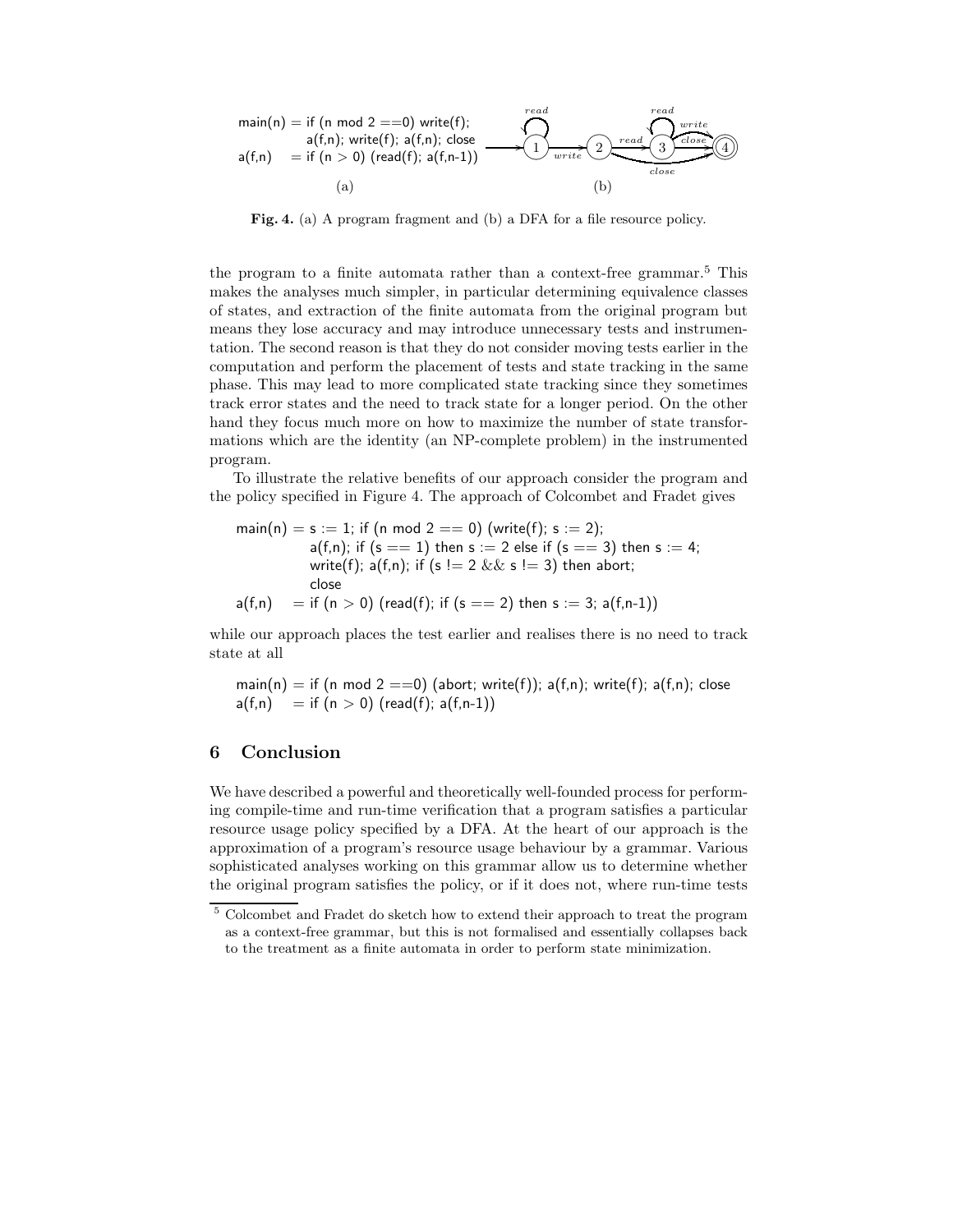and state tracking code need to be inserted into the original program. We believe our work provides a strong theoretical basis for automatic verification of resource usage policies.

# References

- 1. Talpin, J., Jouvelot, P.: The type and effect discipline. In: Proc. of LICS'92, IEEE (1992) 162–173
- 2. Marriott, K., Stuckey, P., Sulzmann, M.: Resource usage verification. Technical report, University of Melbourne (2003) www.cs.mu.oz.au/~pjs/ruv.ps.gz.
- 3. Sudkamp, T.: Languages and Machines. Addison-Wesley (1988)
- 4. Schneider, F.B.: Enforceable security policies. Information and System Security 3 (2000) 30–50
- 5. Cousot, P., Cousot, R.: Abstract interpretation: A unified lattice model for static analysis of programs by construction or approximation of fixpoints. In: Proc. of POPL'77, ACM (1977) 238–252
- 6. Colcombet, T., Fradet, P.: Enforcing trace properties by program transformation. In: Proc. of POPL'00, ACM (2000) 54–66
- 7. DeLine, R., Fähndrich, M.: Enforcing high-level protocols in low-level software. In: Proc. of PLDI'01, ACM (2001) 59–69
- 8. Grossman, D., Morrisett, G., T. Jim, M.H., Wang, Y., Cheney, J.: Region-based memory management in cyclone. In: Proc. of PLDI'01, ACM (2001) 282–293
- 9. G. Tan, X.O., Walker, D.: Resource usage analysis via scoped methods. In: Foundations of Object-Oriented Languages (FOOL'10). (2003)
- 10. Igarashi, A., Kobayashi, N.: Resource usage analysis. In: Proc. of POPL'02, ACM (2002) 331–342
- 11. J. S. Foster, T.T., Aiken, A.: Flow-sensitive type qualifiers. In: Proc. of PLDI'02, ACM (2002) 1–12
- 12. Hallem, S., Chelf, B., Xie, Y., Engler, D.: A system and language for building system-specific, static analyses. In: Proc. of PLDI'02, ACM (2002) 69–82
- 13. Das, M., Lerner, S., Seigle, M.: ESP: path-sensitive program verification in polynomial time. In: Proc. of PLDI'02, ACM (2002) 57–68
- 14. Chen, H., Wagner, D.: Mops: an infrastructure for examining security properties of software. In: Proc. of CCS'02. (2002) 235–244
- 15. Erlingsson, U., Schneider, F.B.: SASI enforcement of security policies: A retrospective. In: Proc. of the 1999 New Security Paradigm Workshop. (1999)
- 16. Walker, D.: A type system for expressive security policies. In: Proc. of POPL'00, ACM (2000) 254–267
- 17. , Wright, A., Felleisen, M.:, A Syntactic Approach to Type Soundness. Information and Computation 115 (1994) 38–94
- 18. Thiemann, P.: Enforcing safety properties using type specialization. In: Proc. of ESOP'01. Volume 2028 of LNCS., Springer (2001)

# A Resource Usage Approximation

Of course the foundation for our approach is the construction of a context-free grammar approximating the resource usage behaviour of a program. We now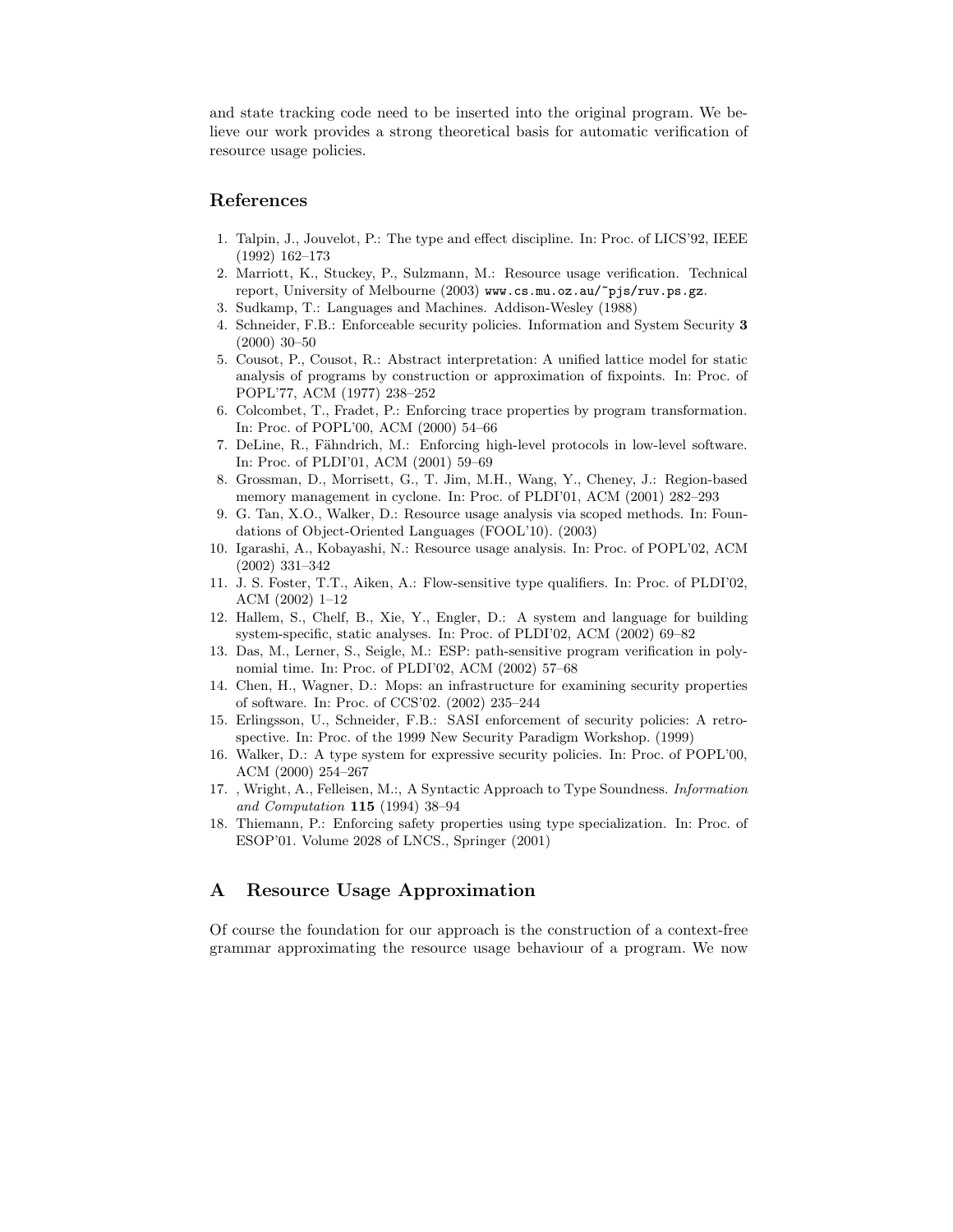Evaluation Context 
$$
E ::= \left[ \mid E e \mid v \ E \mid \text{if } E \text{ then } e_1 \text{ else } e_2 \mid \text{let } x = E \text{ in } e \mid \text{open } (r :: Res(l)) \mid \text{close } (r :: Res(l)) \right]
$$

\n
$$
\left( \beta \right) (\lambda x.e) \ v \xrightarrow{\emptyset} \left[ v/x \right] e \text{ (Context)} \xrightarrow{e \xrightarrow{w} e'} e'
$$

\n(Open) open  $(r :: Res(l)) \xrightarrow{open(l)} ()$  (Close) close  $(r :: Res(l)) \xrightarrow{close(l)} ()$ 

\n(Rec) (fix  $x$  in  $(\lambda y.e)) v \xrightarrow{\emptyset} (\lambda y.[fix \ x \text{ in } (\lambda y.e)/x]e) v$  (Let) let  $x = v$  in  $e \xrightarrow{\emptyset} \left[ v/x \right] e$ 

\n(Ite1) if  $True$  then  $e_1$  else  $e_2 \xrightarrow{\emptyset} e_1$  (Ite2) if  $False$  then  $e_1$  else  $e_2 \xrightarrow{\emptyset} e_2$ 

\n(Reduce)  $\frac{e \xrightarrow{w} e'}{w} e'$  (Ref)  $e \xrightarrow{w} e \text{ (Trans)} \xrightarrow{e \xrightarrow{w} e'} e'$ 

Fig. 5. Resource Usage Semantics

describe how this can be done for a simply-typed call-by-value language (like ML).

We assume resource usage primitives for opening (open) and closing (close) resources. Others such as read, write are left out for brevity. We assume that resources are always attached to resource usage primitives, e.g. open  $(r::Res(l))$ . That is, the resource type represents must alias information. The typing rules are straightforward and left out for simplicity. We will sometimes make use of the following abbreviations:

let 
$$
f x = e
$$
 in  $[f/g]e' \equiv$  let  $g = (\text{fix } f \text{ in } (\lambda x.e))$  in  $e'$   
 $e; e' \equiv$  let  $x = e$  in  $e' x$  is fresh

Note that all recursive expressions must be functions.

We introduce a small-step reduction semantics [17] to trace the sequence of resource usages. A single reduction step is written  $e \stackrel{w}{\longrightarrow} e'$  where reducing expression  $e$  to  $e'$  yields the trace  $w$ . We assume

Usage Effects 
$$
ue ::= open(l) | close(l) | \ldots
$$

\nTraces

\n
$$
w ::= \epsilon | ue | w w
$$

where e.g.  $open(l)$  is a primitive resource usage *effect* corresponding to resource usage primitive open used at abstract location  $l$ . In case there are no ambiguities, we omit the information about the particular resource and simply write e.g. *open* instead of  $open(l)$ . The reduction rules can be found in Figure 5. We are only interested in tracing resource usages, therefore we use () as a dummy value in case of rules (Open) and (Close).

We now give a resource usage logic presented in style of a type and effect system [1] which captures the resource usage behavior of a program.

Usage Effects 
$$
u \, : := open(l) \mid close(l) \mid \ldots
$$

\nEffects  $δ ::= ∅ \mid ue \mid δ; δ \mid δ + δ \mid α \mid μα.δ$ 

\nTypes  $τ ::= Res(l) \mid Int \mid Bool \mid τ \stackrel{δ}{\rightarrow} τ$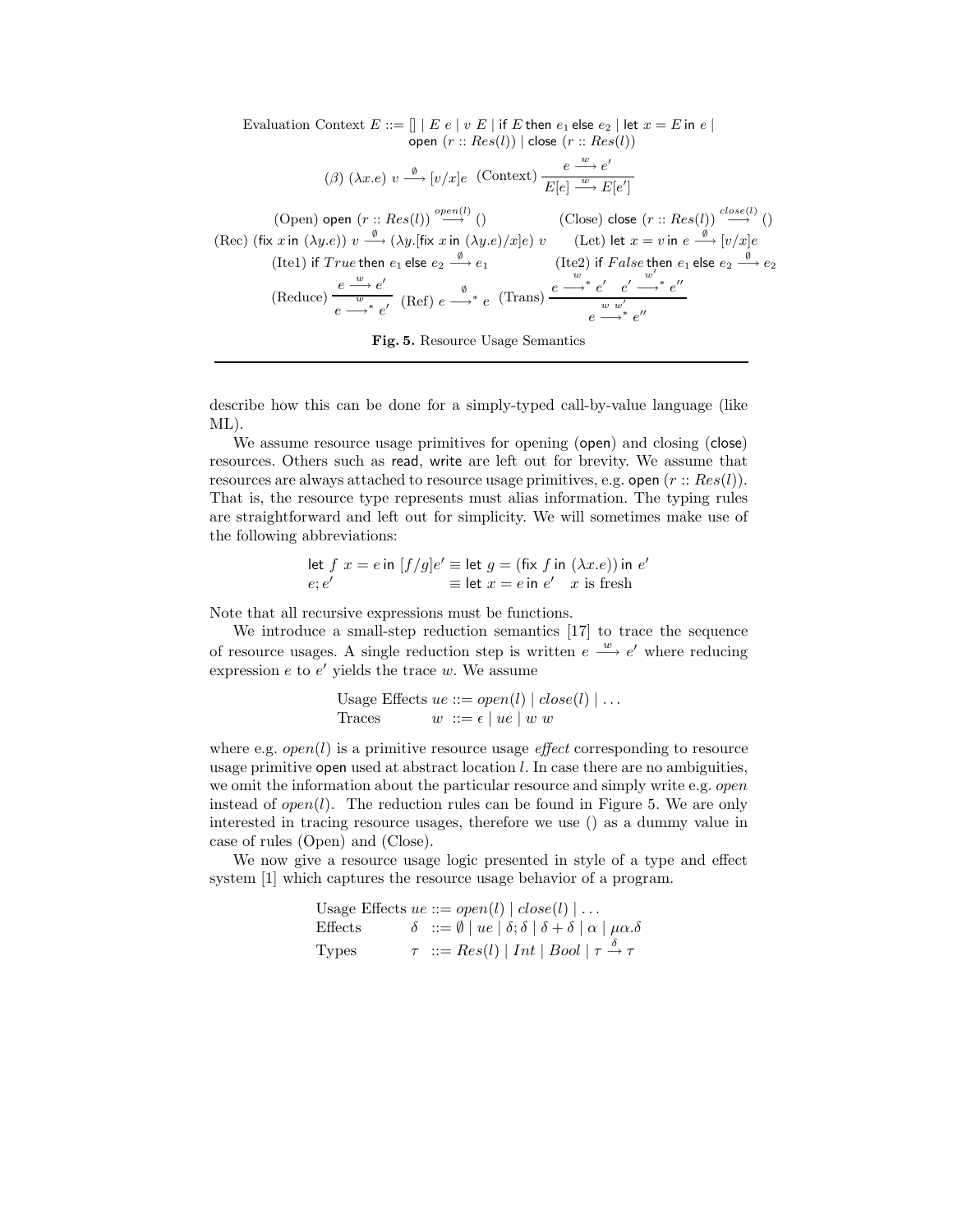$$
(\text{Var}) \frac{x : \tau \in \Gamma}{\Gamma \vdash x : \tau \& \emptyset}
$$

(Open)  $\Gamma \vdash$  open  $(r :: Res(l)) : Res(l) \& open(l)$ 

(Close) 
$$
\Gamma \vdash \text{close}(r :: Res(l)) : \tau \& \text{close}(l)
$$

\n(SubEff)  $\frac{\Gamma \vdash e : \tau \& \delta \quad L(\delta) \subseteq L(\delta')}{\Gamma \vdash e : \tau \& \delta'}$ 

\n(Abs)  $\frac{\Gamma.x : \tau \vdash e : \tau' \& \delta}{\Gamma \vdash \lambda x.e : \tau \xrightarrow{\delta} \tau' \& \theta}$ 

\n(App)  $\frac{\Gamma \vdash e_1 : \tau_1 \xrightarrow{\delta} \tau_2 \& \delta_1 \quad \Gamma \vdash e_2 : \tau_1 \& \delta_2}{\Gamma \vdash e_1 \cdot e_2 : \tau_2 \& \delta_1; \delta_2; \delta_3}$ 

\n(Fix)  $\frac{\Gamma.x : \tau \& \delta \vdash e : \tau \& \delta}{\Gamma \vdash \text{fix } x \text{ in } e : \tau \& \delta}$ 

\n(Let)  $\frac{\Gamma \vdash e : \tau \& \delta \quad \Gamma.x : \tau \vdash e' : \tau' \& \delta'_1 \& \Gamma \vdash \text{let } x = e \text{ in } e' : \tau' \& \delta'_1 \& \Gamma \vdash \text{let } x = e \text{ in } e' : \tau' \& \delta'_1 \& \Gamma \vdash \text{if } e_1 \text{ then } e_2 \text{ else } e_3 : \tau \& \delta_1; (\delta_2 + \delta_3)$ 

\n**Fig. 6.** Resource Usage Logic

Function arrows are annotated with effects. The empty effect is denoted by  $\emptyset$ . Primitive usage effects are as above. The effect operator ; represents the usual sequencing operator among effects whereas + represents choice. We assume that ; is associative, + is commutative, ; and + binds tighter than  $\mu\alpha$ . We generally assume that effects are *closed*, i.e. all effect variables  $\alpha$  in a effect  $\delta$  are bound by a  $\mu\alpha$ . The  $\mu\alpha$  operator allows us to describe recursive effects where  $\alpha$  ranges over effects. We often use  $\delta^*$  as a short-hand for  $\mu\alpha.(\delta;\alpha) + \emptyset$  assuming that  $\alpha \notin \mathit{fv}(\delta)$ .

Effects can equivalently be described by context-free grammars. W.l.o.g., we assume that all bound  $\alpha$ 's appearing in an effect  $\delta$  are distinct. Then, we can associate a non-terminal symbol  $A$  to each effect variable  $\alpha$ . Effects are translated via function [[·]] which yields the starting symbol and a set of production rules.

 $[open(l)] = (S, \{S \rightarrow open(l)\})$   $[close(l)] = (S, \{S \rightarrow close(l)\})$  $\llbracket \alpha \rrbracket$  =  $(A, \emptyset)$   $\llbracket \emptyset \rrbracket$  =  $(S, \{S \rightarrow \epsilon\})$  $[\![\delta_1;\delta_2]\!] = (S, \{S \to S_1 \ S_2\} \cup R_1 \cup R_2)$  where  $[\![\delta_1]\!] = (S_1, R_1), [\![\delta_2]\!] = (S_2, R_2)$  $[\![\delta_1 + \delta_2]\!] = (S, \{S \rightarrow S_1, S \rightarrow S_2\} \cup R_1 \cup R_2)$  where  $[\![\delta_1]\!] = (S_1, R_1), [\![\delta_2]\!] = (S_2, R_2)$  $[\![\mu\alpha.\delta]\!] = (A, \{A \rightarrow S'\} \cup R')$  where  $[\![\delta]\!] = (S', R')$ 

We denote by  $L(\delta)$  the set of possible sequences defined by  $\delta$ , i.e.  $L(\delta) = L(G)$ where  $G = (\Sigma, N, S, R), L(G) = \{w \mid S \Rightarrow_G^* w\}$  and  $[\![\delta]\!] = (S, R)$ . The set  $\Sigma$  of terminal symbols and the set  $N$  of non-terminal symbols are determined from the context.

We introduce typing judgments of the form  $\Gamma \vdash e : \tau \& \delta$  to state that under environment  $\Gamma$ , expression  $e$  has type  $\tau$  where the resource usage behaviour is described by effect  $\delta$ . The typing rules are given in Figure 6.

We write  $e \stackrel{w'}{\longrightarrow}$  $→<sup>*</sup><sub>n</sub> e'$  to denote a *n*-step reduction of expression *e* to *e'* yielding trace w' w.r.t. the rules in Figure 5. We can state that the prefix of a trace in the resource semantics must be part of a trace of the approximated semantics.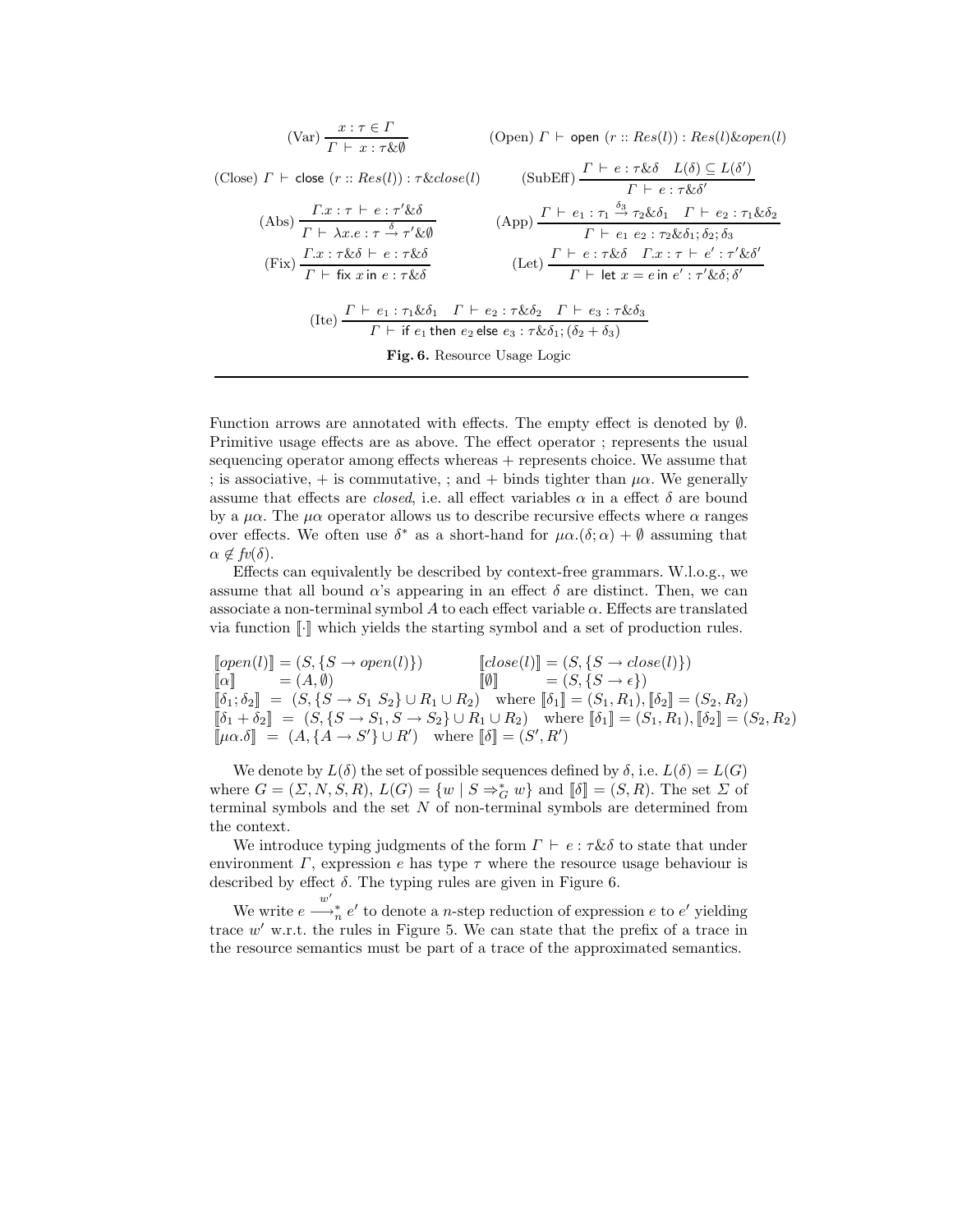(Var)  

$$
\frac{x : \tau \in \Gamma \quad S \text{ fresh}}{\Gamma, x :: t \vdash_{\text{inf}} (\tau \mathbf{1} S \mathbf{1} \{S \to \epsilon\})}
$$

(Open)  
\n
$$
\frac{S \text{ fresh } R = \{S \rightarrow open(l)\}}{\Gamma, (\text{open } (r :: Res(l)) :: Res(l)) \vdash_{inf} (Res(l) \mid S \mid R)}
$$

(Close)  
\n
$$
\frac{t \vdash \tau \quad S \text{ fresh} \quad R = \{S \rightarrow close(l)\}}{\Gamma, (\text{close } (r :: Res(l)) :: t) \vdash_{inf} (\tau \mid S \mid R)}
$$

(Abs) 
$$
\frac{t \vdash \tau \quad \Gamma.x : \tau, e :: t \vdash_{inf} (\tau' \mathbin{\|} S' \mathbin{\|} R') \quad S \text{ fresh} \quad R = R' \cup \{S \to \epsilon\}}{\Gamma, (\lambda x :: t.(e :: t')) :: t \to t' \vdash_{inf} (\tau \xrightarrow{S'} \tau' \mathbin{\|} S \mathbin{\|} R)}
$$

(App)  
\n
$$
F, e_1 :: t \to t' \vdash_{inf} (\tau_1 \xrightarrow{S_3} \tau_2 \rceil S_1 \rceil R_1) \quad F, e_2 :: t \vdash_{inf} (\tau_3 \rceil S_2 \rceil R_2)
$$
\n
$$
= R_1 \cup R_2 \cup [\tau_3 \preceq \tau_1] \cup \{S \to S_1 S_2 S_3\}
$$
\n
$$
= F, ((e_1 :: t \to t') (e_2 :: t) :: t') \vdash_{inf} (\tau_2 \rceil S \rceil R)
$$
\n
$$
t_1 \to t_2 \vdash \tau \quad F.x : \tau, (\lambda y :: t_1 . e :: t_2) :: t_1 \to t_2 \vdash_{inf} (\tau' \rceil S \rceil R')
$$
\n
$$
= R' \cup [\tau' \preceq \tau]
$$
\n
$$
F, (\text{fix } x :: t_1 \to t_2 \text{ in } (\lambda y :: t_1 . e :: t_2) :: t_1 \to t_2) :: t_1 \to t_2 \vdash_{inf} (\tau \rceil S \rceil R)
$$
\n
$$
F, e :: t \vdash_{inf} (\tau \rceil S \rceil R) \quad F.x : \tau, e' :: t' \vdash_{inf} (\tau' \rceil S' \rceil R')
$$
\n
$$
= F, (\text{let } x :: t \text{ in } e' :: t') :: t' \vdash_{inf} (\tau' \rceil S'' \rceil R'')
$$
\n
$$
F, e_1 :: t' \vdash_{inf} (\tau_1 \rceil S_1 \rceil R_1) \quad F, e_2 :: t \vdash_{inf} (\tau_2 \rceil S_2 \rceil R_2)
$$
\n
$$
= F, e_1 :: t' \vdash_{inf} (\tau_3 \rceil S_3 \rceil R_3) \quad t \vdash \tau \quad S \text{ fresh}
$$
\n
$$
R = R_1 \cup R_2 \cup R_3 \cup [\tau_2 \preceq \tau] \cup
$$
\n
$$
= [T_3 \preceq \tau] \cup \{S \to S_1 S_2, S \to S_1 S_3\}
$$
\n
$$
= F, (\text{if } e_1 :: t' \text{ then } e_2 :: t \text{ else } e_3 :: t) :: t' \vdash_{inf} (\tau \rceil S \rceil R)
$$

Fig. 7. Resource Usage Inference

**Lemma 5.** Let  $\Gamma \vdash e : \tau \& \delta$  such that  $e \stackrel{w}{\longrightarrow_n^*} e'$  for some n. Then  $w \ w' \in L(\delta)$  $for some trace w'.$ 

For terminating expressions we can state a stronger statement. Each trace of a terminating expression occurs in the approximated semantics.

# Theorem 10 (Resource Usage Soundness).

Let  $\Gamma \vdash e : \tau \& \delta$  such that  $e \stackrel{w}{\longrightarrow}^* v$  for some value v and trace w. Then  $w \in L(\delta)$ .

We present an inference algorithm, directly abstracting the resource usage behaviour of a program in terms of a context-free grammar. we assume that expressions are fully type-annotated and well-typed in the underlying system. The inference algorithm is formulated as a deduction system with clauses of the form  $\Gamma, e :: t \vdash_{inf} (\tau \perp S \perp R)$  where environment  $\Gamma$  and the type-annotated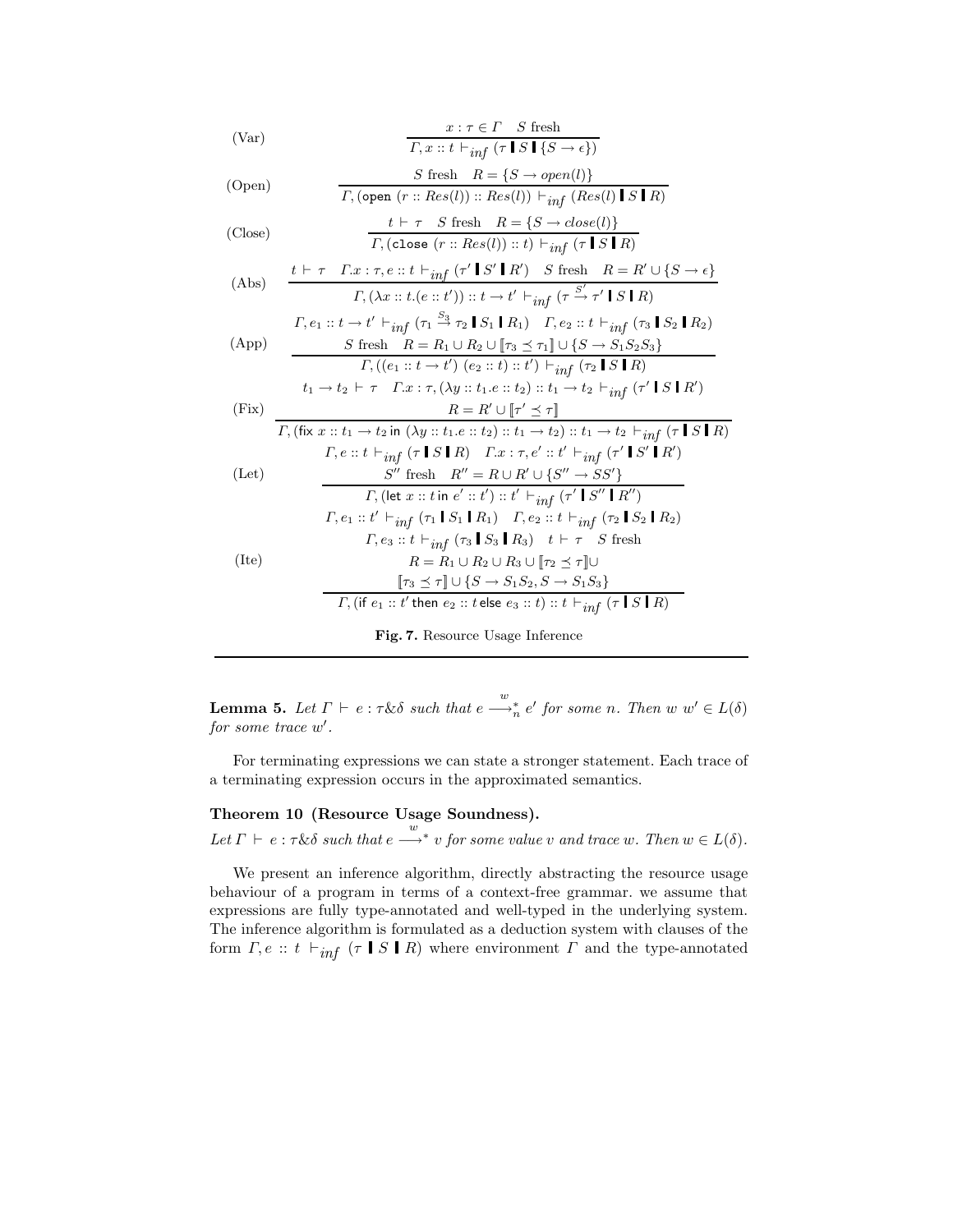expression  $(e:: t)$  are input values. As output values, we find a resource usage type  $\tau$  and a pair  $(S, R)$ . The context-free grammar  $G = (\Sigma, N, S, R)$  describes the inferred usage behaviour of the expression where the set  $\Sigma$  of all primitive effects and the set  $N$  of non-terminals is determined by the context. In Figure 7, we provide a clause for each syntactic expression.

We introduce judgements  $t \vdash \tau$  to generate a "fresh" resource usage type  $\tau$ of "shape" t.

(Base) Int 
$$
\vdash
$$
 Int  $\quad$ Bool  $\vdash$  Bool  
\n(Res) \t $\quad$  Res(l)  $\vdash$  Res(l)  
\n(Arrow)  $\frac{t_1 \vdash \tau_1 \quad t_2 \vdash \tau_2 \quad A \text{ fresh}}{t_1 \rightarrow t_2 \vdash \tau_1 \stackrel{A}{\rightarrow} \tau_2}$ 

By default, non-terminals A are constrained by the empty effect, i.e.  $A \rightarrow \epsilon$ . However, we omit to keep track of such production rules in the inference system. Instead, we add  $A \rightarrow \epsilon$  to the inferred grammar for each non-terminal symbols A which does not appear on the left-hand side of a production rule.

We assume that in the initial environment all function arrows are annotated with non-terminal symbols. Note that this assumption is preserved by the inference rules. Then, we can translate structural constraints into production rules as follows:

$$
\begin{array}{ll}\n[Res(l) \preceq Res(l)] & = \emptyset \\
[Int \preceq Int] & = \emptyset \\
[Bool \preceq Bool] & = \emptyset \\
[\tau_1 \stackrel{A}{\rightarrow} \tau_2 \preceq \tau'_1 \stackrel{A'}{\rightarrow} \tau'_2] = \{A' \rightarrow A\} \cup [\tau'_1 \preceq \tau_1] \cup \\
[\tau_2 \preceq \tau'_2]\n\end{array}
$$

In the following two theorems,  $\Sigma$  and  $N$  are determined by the context.

### Theorem 11 (Soundness of Inference).

If Γ,  $e::t ⊢_{\textit{inf}}$  (τ | S | R) then  $\varGamma \vdash e:\tau'$ &δ' for some type  $\tau'$  and effect δ' where  $L(\delta') = L(\Sigma, N, S, R)$  and  $\tau = \phi(\tau')$  where  $\phi$  is a mapping from non-terminal symbols to effect variables.

#### Theorem 12 (Completeness of Inference).

If  $\Gamma \ \vdash \ \tau \ \& \delta \ then \ \varGamma, e :: t \ \vdash_{\textit{inf}} \ (\tau' \ \blacksquare \ S \ \blacksquare \ R) \ \textit{for some start symbol} \ S \ \textit{and set of}$ production rules R such that  $\dot{L}(\Sigma, N, S, R) \subseteq L(\delta').$ 

The following example illustrates the inference process.

Example 13. Consider

main :: () main = let apply :: (Res(r)→())→Res(r)→Int→() apply f x n = if n=0 then f x else f x; apply f x (n-1) g :: Res(r)→()